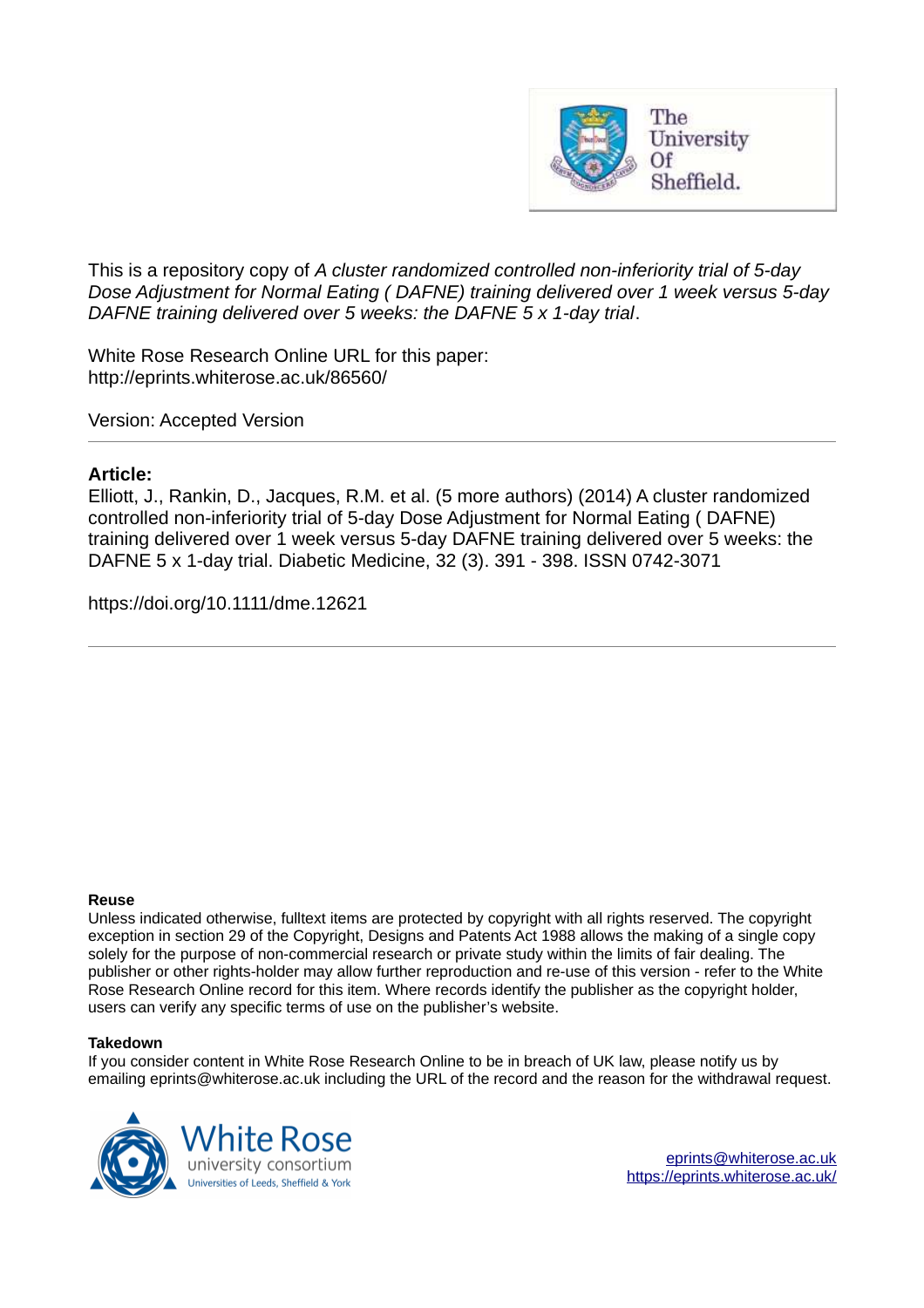This is the accepted version of the following article:

J Elliott, D Rankin, RM Jacques, J Lawton, CJ Emery, MJ Campbell, S Dixon, SR Heller on behalf of the NIHR DAFNE Research Group. A Cluster randomized controlled non-inferiority trial of 5-day Dose Adjustment for Normal Eating (DAFNE) training delivered over 1 week versus 5-day DAFNE training delivered over 5 weeks: the DAFNE 5x1-day trial. Diabetic Medicine 2015; 32, 391-398

DOI: 10.1111/dme.12621

Which has been published online at:

<http://onlinelibrary.wiley.com/doi/10.1111/dme.12621/abstract>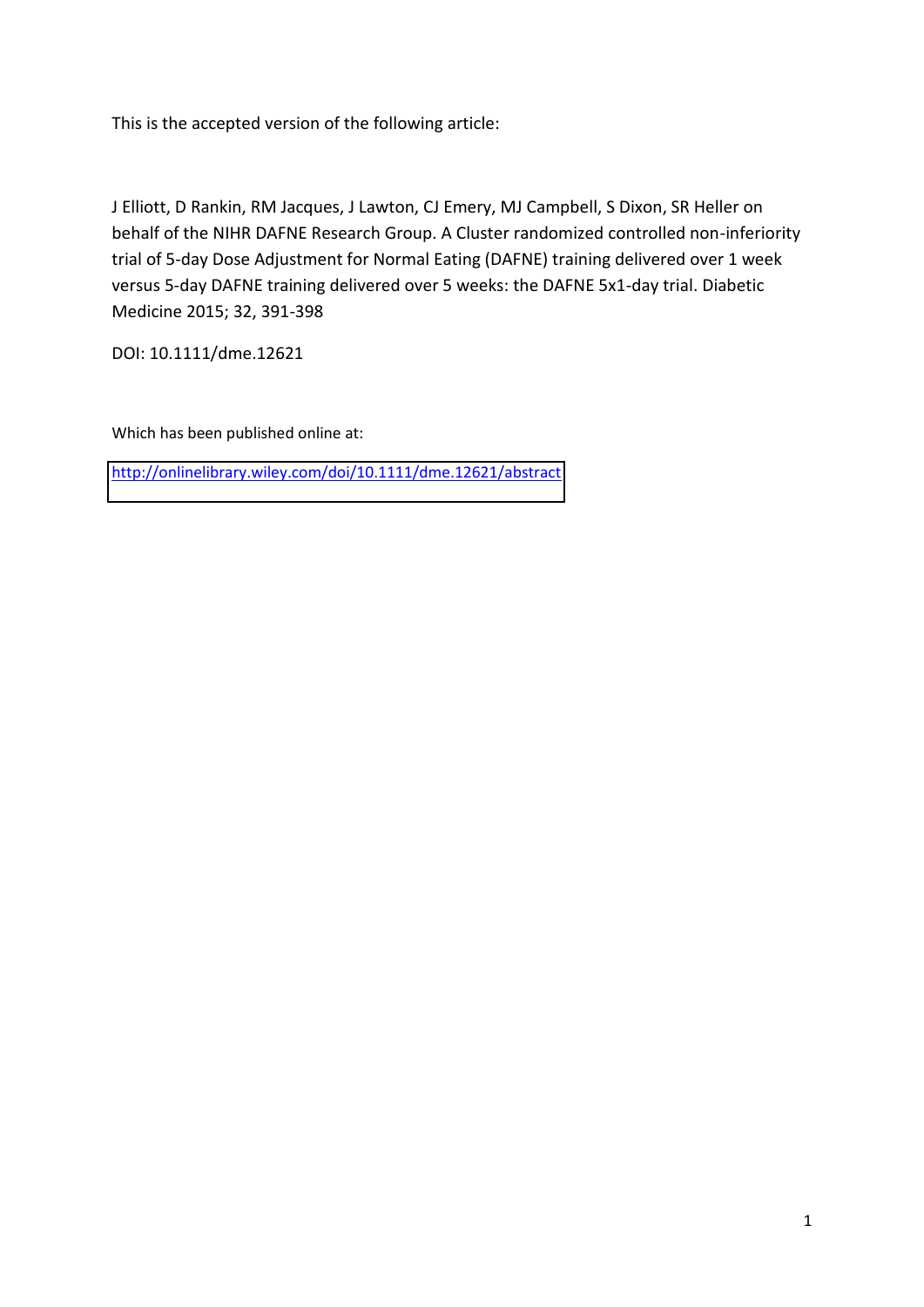# **A cluster randomized controlled non-inferiority trial of 5-day Dose Adjustment for Normal Eating (DAFNE) training delivered over 1 week versus 5-day DAFNE training delivered over 5 weeks: the DAFNE 5 x 1-day trial**

J. Elliott<sup>1</sup>, D. Rankin<sup>2</sup>, R. M. Jacques<sup>3</sup>, J. Lawton<sup>2</sup>, C. J. Emery<sup>1</sup>, M. J. Campbell<sup>3</sup>, S. Dixon<sup>3</sup> and S. R. Heller<sup>1</sup> on behalf of the NIHR DAFNE Research Study Group

<sup>1</sup> Academic Unit of Diabetes, Endocrinology and Metabolism, Department of Human Metabolism, University of Sheffield, Sheffield, <sup>2</sup> Centre for Population Health Sciences, University of Edinburgh, Medical School, Edinburgh and <sup>3</sup>School of Health and Related Research, University of Sheffield, Sheffield, UK

*Correspondence to*: J. Elliott. E-mail: [j.elliott@sheffield.ac.uk](mailto:j.elliott@sheffield.ac.uk)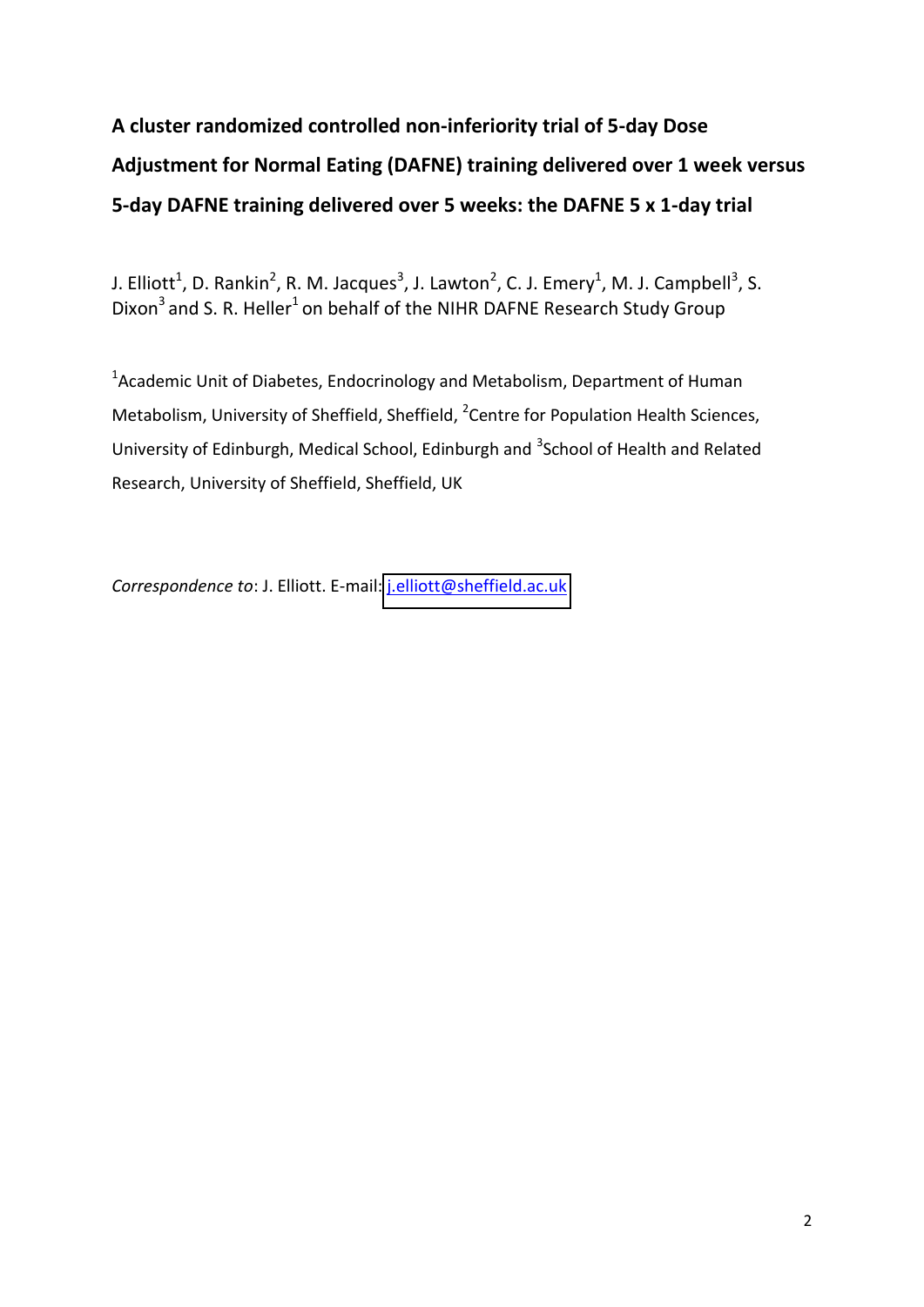# **What's new?**

- Structured education for people with Type 1 diabetes is provided in many different formats, but very few randomized controlled trials examining the biomedical, psychological and cost-effectiveness of these formats have been performed. Course format may limit accessibility for some people.
- Data from our randomized controlled trial shows that there were no major differences in outcomes between 5-week and 1-week Dose Adjustment for Normal Eating courses.
- As participants highly valued both course formats, and some found it easier to attend one type than the other, we have been persuaded to provide both 5-week and 1-week courses in the future.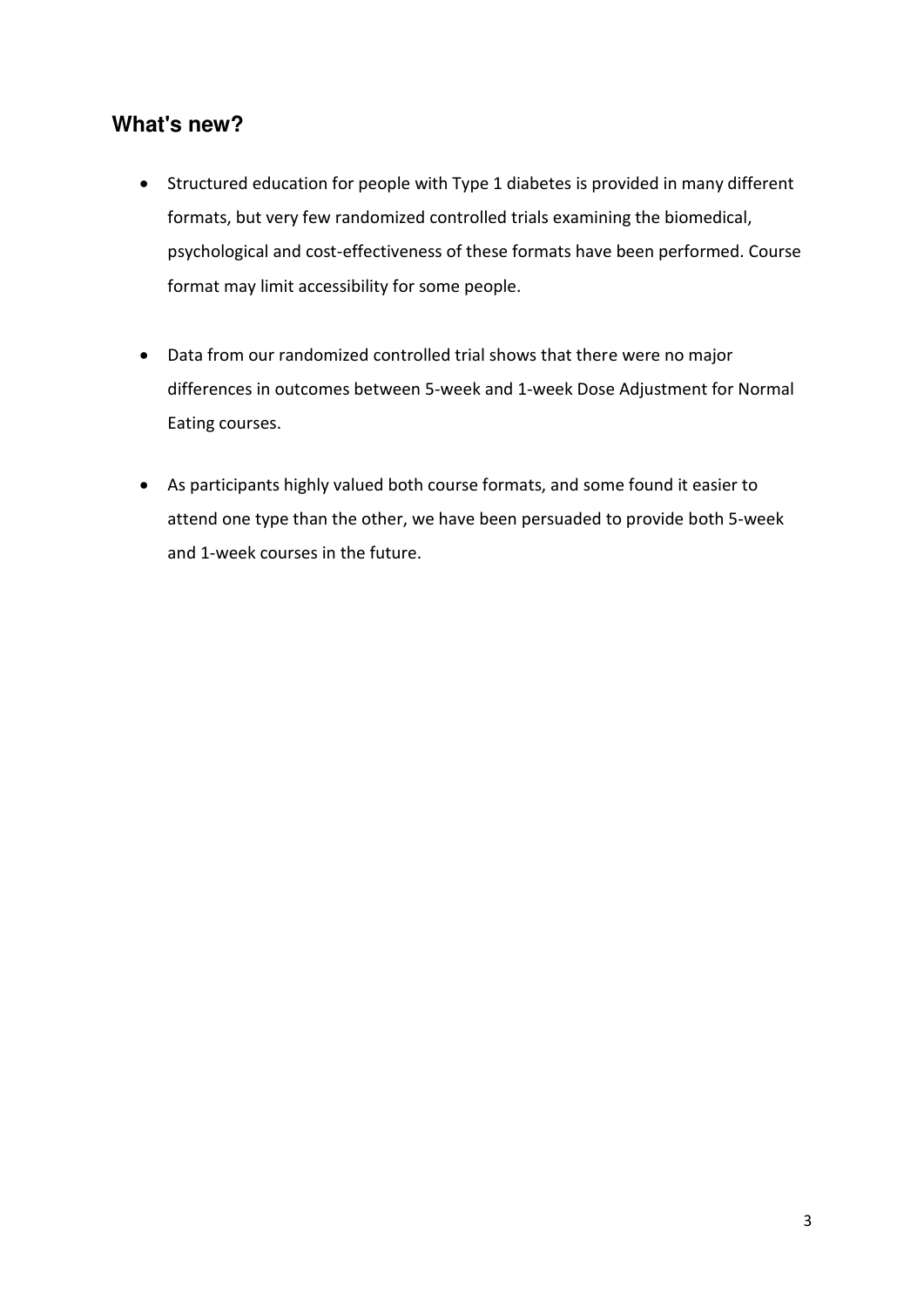### **Abstract**

**Aims** To compare, in a randomized controlled non-inferiority trial, the outcomes of the traditional format for Dose Adjustment for Normal Eating structured education courses; that is, one delivered over 5 consecutive days (1-week course) with a variant of this format delivered 1 day a week for 5 consecutive weeks (5-week course).

**Methods** Adults with Type 1 diabetes, from seven UK Dose Adjustment For Normal Eating training centres, were individually randomized, stratified by centre, to receive either a 1 week or 5-week course. A qualitative study was embedded within the trial to explore patients' experiences.

**Results** In total, 213 patients were randomized and 160 completed the study procedures. In the per protocol analysis, the difference in HbA1c levels (95% CI) between the arms at 6 months was 0.4 mmol/mol (-2.4, 3.1) or 0.03% (-0.22, 0.28) and -0.9 mmol/mol (-3.9, 2.2) or -0.08% (-0.36, 0.20) at 12 months. All confidence limits were within the non-inferiority margin of  $\pm$ 5.5 mmol/mol (0.5%) for HbA1c%. For those patients with a baseline HbA1c of  $\geq$ 58 mmol/mol ( $≥7.5%$ ) the mean change (95% CI) in HbA1c was -2.2 mmol/mol (-4.0, -0.4) or -0.20% (-0.37, -0.04) at 6 months (*P*=0.016), and -2.0 mmol/mol (-4.1, 0.04) or -0.18% (-0.37 to 0.004) at 12 months (P=0.055). Episodes of severe hypoglycaemia were decreased by 82% [relative risk 0.18 (95% CI 0.03 to 0.936); *P*=0.042], psychosocial outcomes improved significantly, and the difference between arms was not significant. Qualitative interviews showed that patients overwhelmingly favoured the format of course that they attended.

**Conclusions** In summary, 5-week and 1-week Dose Adjustment for Normal Eating courses are equivalent in terms of biomedical and psychosocial outcomes, and we were persuaded that both course formats should be made available in routine care.

(Clinical Trials Registry no: NCT01069393)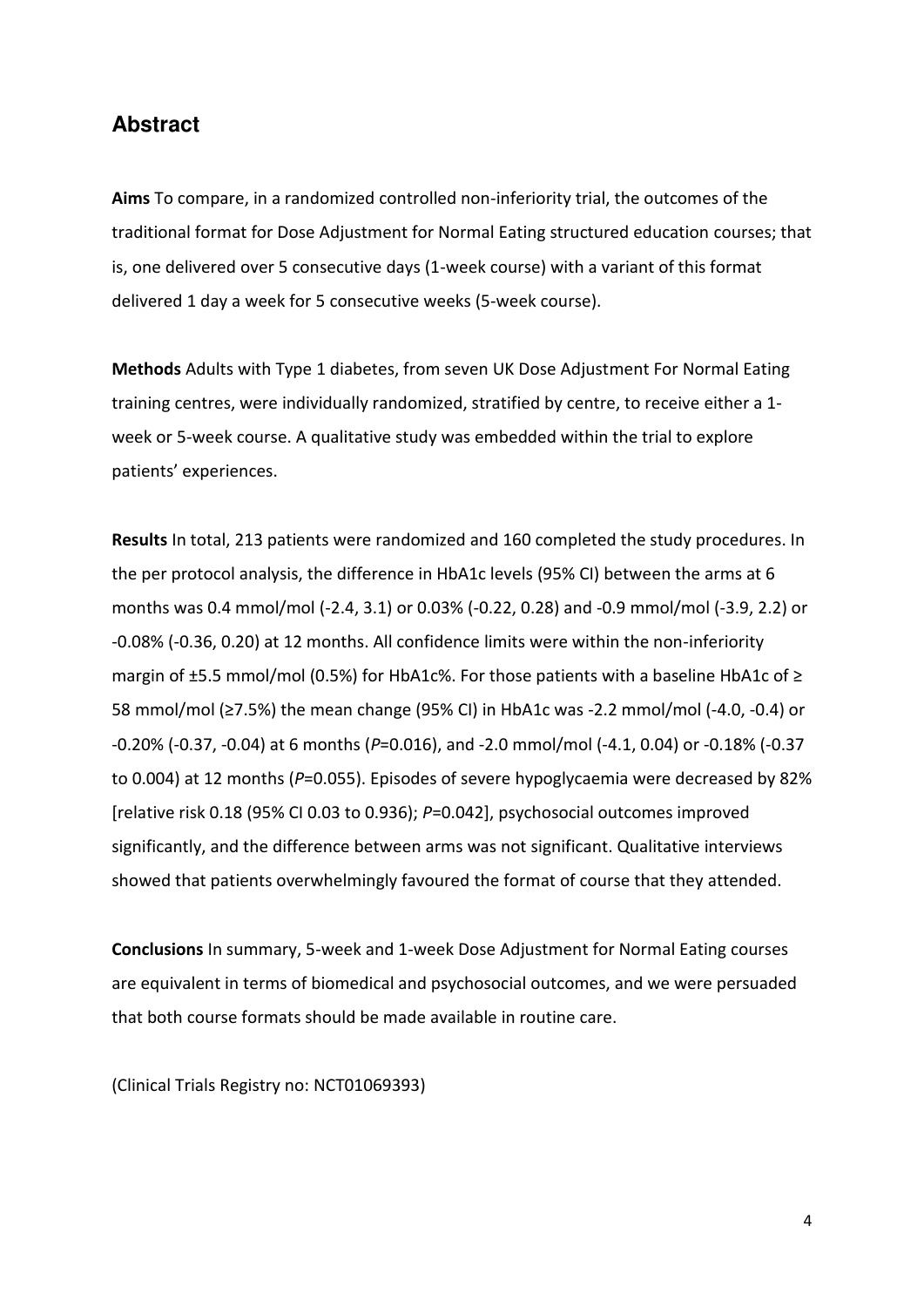## **Introduction**

The Dose Adjustment for Normal Eating (DAFNE) course aims to improve HbA1c levels, whilst also reducing the occurrence of hypoglycaemia and increasing dietary freedom [1]. After the publication of the original trial, DAFNE training has been successfully rolled out to 76 centres and self-management skills have been taught to >31 000 people with Type 1 diabetes across the UK, as well as in centres abroad. Other centres have also adopted similar forms of structured education, albeit of varying duration, content and quality [2]. Ongoing internal and external quality assurance is an integral part of the DAFNE programme (and is listed as a required element of training in a Department of Health report [3]), but is rarely provided systematically by those running other courses.

Despite national acknowledgement that structured skills training is a key element of diabetes care, access to it is not universal [4]. The possible limitations of providing DAFNE training only over 5 consecutive days from Monday to Friday has been raised [5]. It has been suggested that delivering courses on 1 day a week over a longer period may improve access for those in full-time work, whilst still improving glycaemic control, but a trial in which structured education was delivered for 2.5 days spread over 6 weeks failed to show improvement in biomedical outcomes [5]. Single centres running longer courses have reported similar outcomes to those of the DAFNE trial [6], but these findings are observational, uncontrolled and prone to bias.

Different modes of course delivery may result in contrasting outcomes. It is conceivable, for instance, that a 1-week course may facilitate the incorporation of self-management skills via more intense bonding and peer support amongst course participants [7]. Alternatively, a 5 week course may lead to better integration of self-management skills into everyday life, by enabling participants to practice key behaviours over longer periods between course dates. To evaluate the biomedical impact of an alternative mode of course delivery, and to explore ways to improve accessibility, we conducted a randomized controlled trial to compare outcomes after 5-day DAFNE courses delivered over 1 week (1-week course) with those from courses delivered over 1 day a week for 5 consecutive weeks (5-week course).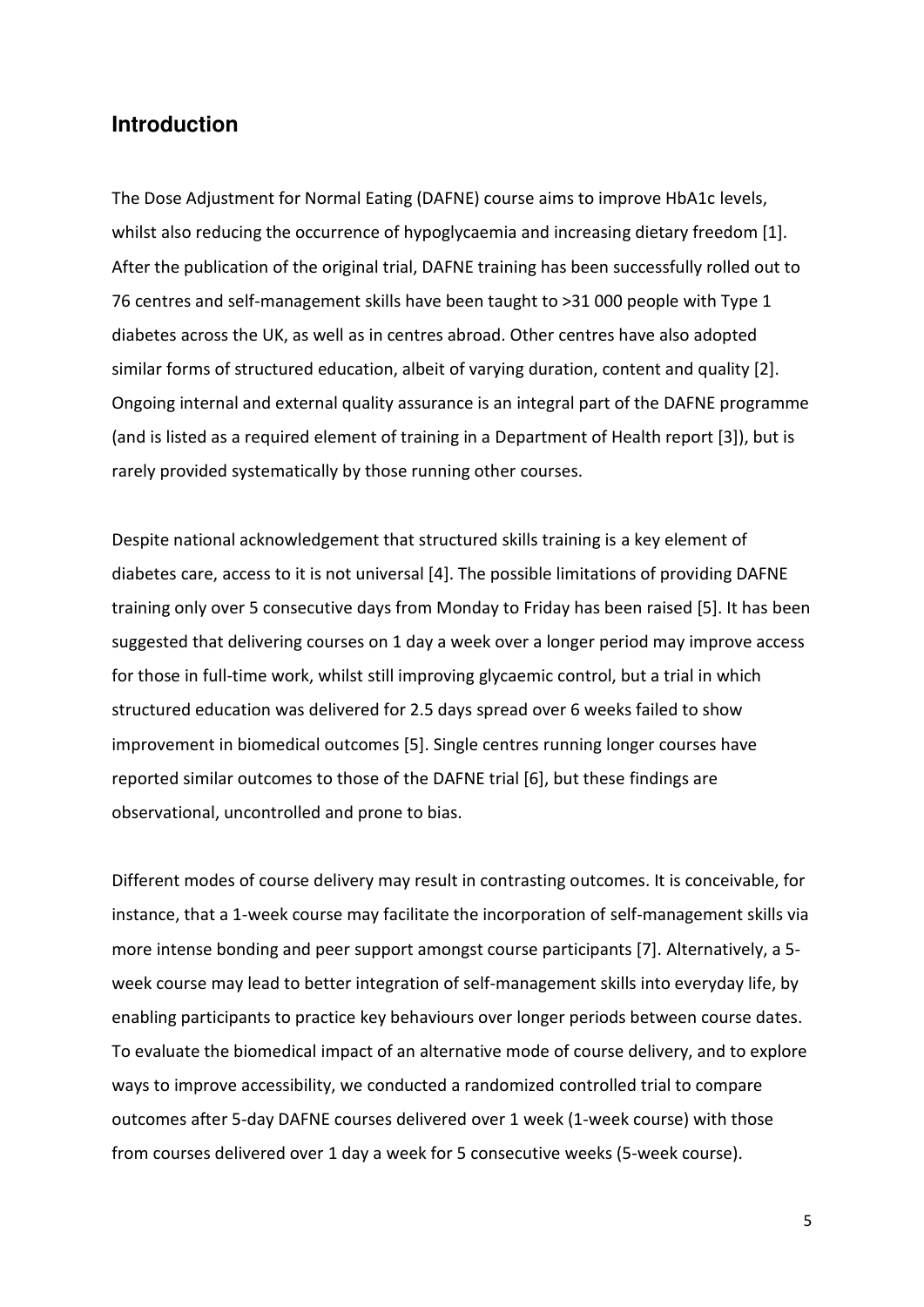The DAFNE 5×1-day randomized controlled trial was designed to meet the following objectives: (1) to compare the effectiveness of DAFNE delivered over 1 week vs 5 weeks, in terms of both biomedical and quality-of-life outcomes; (2) to compare the costeffectiveness of the two formats; (3) to understand and interpret any differences and similarities in biomedical and psychological outcomes; (4) to ascertain patient preference for one format over the other (qualitative sub-study reported separately [8]; and (5) to provide recommendations for future delivery of DAFNE courses.

### **Patients and methods**

The trial protocol has been reported previously [9]. Briefly, this multicentre randomized controlled trial involved seven UK DAFNE centres. Participants were recruited via waiting lists and, in some centres, by information evening meetings, and were informed of a pair of course dates (a 1-week or a 5-week course) for which they would need to be available. After obtaining written consent, participants were randomized to attend either a 1-week course (control arm delivered Monday to Friday) or a 5-week course (intervention arm delivered 1 day a week over 5 consecutive weeks). To reduce bias, both course formats were delivered by the same two DAFNE educators in each centre.

The content of the 5-week curriculum was identical to that of the standard 1-week DAFNE in terms of skills training and educational subject matter, with only minor adaptations [9]. A full economic analysis was undertaken, for which the methods are detailed in the protocol paper [9] and the results of which are reported in a separate paper [10]. Qualitative interviews were also undertaken with participants who attended the 5-week and 1-week courses, within 2 weeks of course completion, to establish their likes/dislikes of the course they had just attended and their views about whether, and why, future DAFNE courses should be offered in a 5-week and/or 1-week format [8].

The inclusion criteria were: diagnosis of Type 1 diabetes for at least 6 months; age 18-80 years; not having previously attended a DAFNE course; HbA1c level <108 mmol/mol (12%); willingness to undertake intensive insulin therapy, with multiple self-monitoring tests of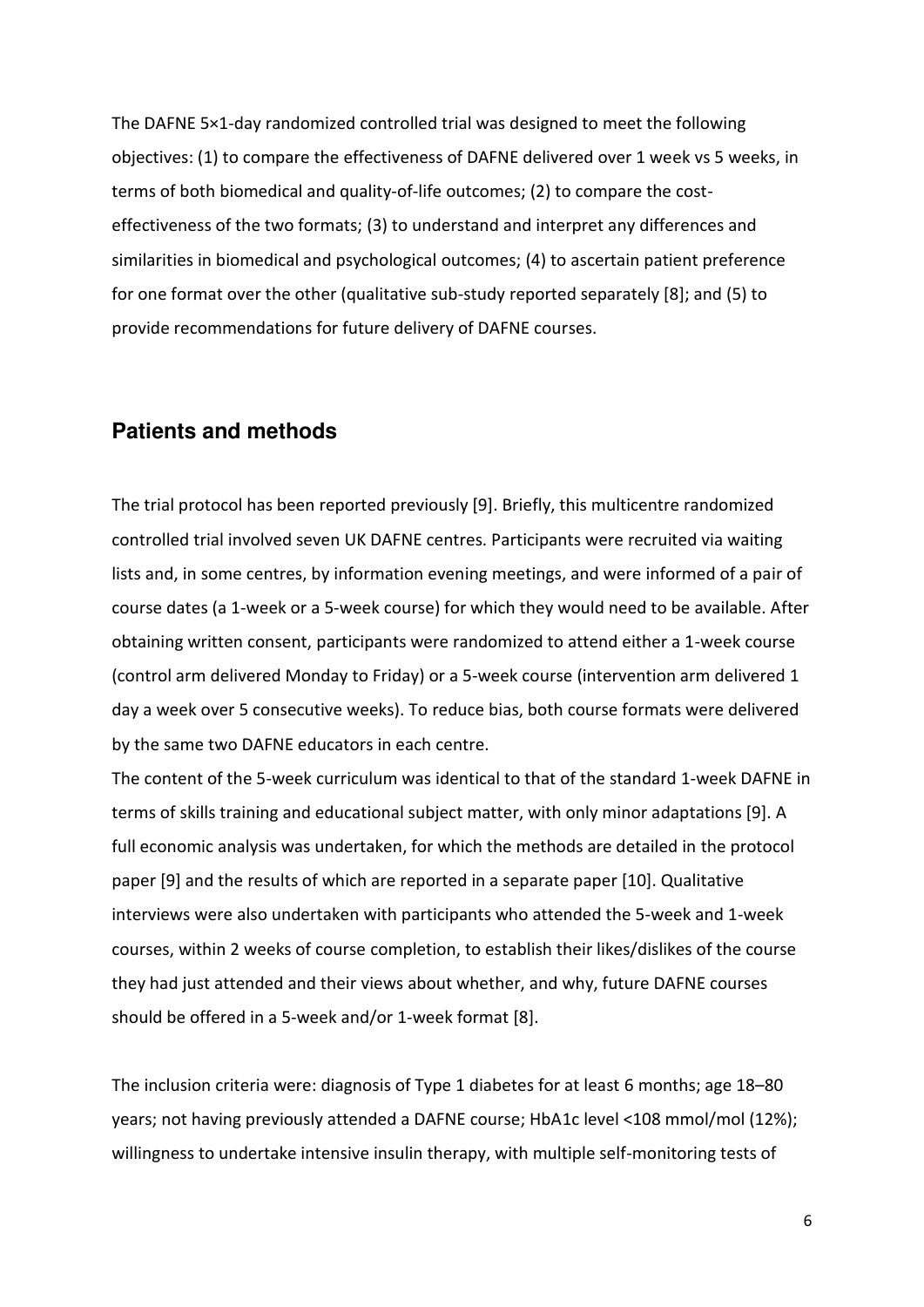blood glucose; willingness to undertake carbohydrate counting and insulin self-adjustment; and no strong views about attending a 1-week or 5-week course. The exclusion criteria were: severe diabetic complications; inability to communicate in English; strong preference for a 1-week or 5-week course; or inability to give informed consent.

The sample size was calculated to test non-inferiority between the two different course delivery formats. Based on a non-inferiority margin in HbA1c level of 5.5 mmol/mol (0.5%), a standard deviation of 16.5 mmol/mol (1.5%), seven to eight participants per course, an 80% power at a one-sided 5% significance level and an intracluster correlation coefficient of 0.05, it was calculated that 150 participants were required to complete the trial. Assuming a 10% drop-out rate this meant randomizing 166 participants. Each centre was originally required to run four courses; that is, two pairs of 1-week and 5-week courses. As the trial progressed, however, the drop-out rate was higher than anticipated between the time of randomization and course attendance, so one centre ran an extra pair of courses.

After baseline data collection, randomization of participants was performed individually using a random block size, stratified by centre and a blinded web-based remote randomization system. The allocation sequence was generated using a computer program RANDLOG (University of Southampton, Southampton, UK).

Data on HbA1c levels, lipid profiles, weight, severe hypoglycaemic episodes, hospital admissions and psychosocial questionnaires were collected at baseline, and 6 and 12 months after course completion. Based on findings from qualitative interviews after the courses a number of additional questions about self-management behaviours were built into a 12-month questionnaire, which also enquired about course format preference. The psychosocial questionnaires included measures to assess diabetes distress, mood and quality of life. HbA1c levels were measured at Diabetes Control and Complications Trial (DCCT)-aligned local laboratories (as per DCCT trial [11]). The primary outcome was change in HbA1c from levels at baseline to those at 6 and 12 months. Secondary outcomes were: change in HbA1c where the baseline HbA1c was ≥58 mmol/mol (7.5%; this was because some patients choose to undergo DAFNE training in order to increase dietary freedom, or to decrease episodes of hypoglycaemia as opposed to reducing HbA1c level), number of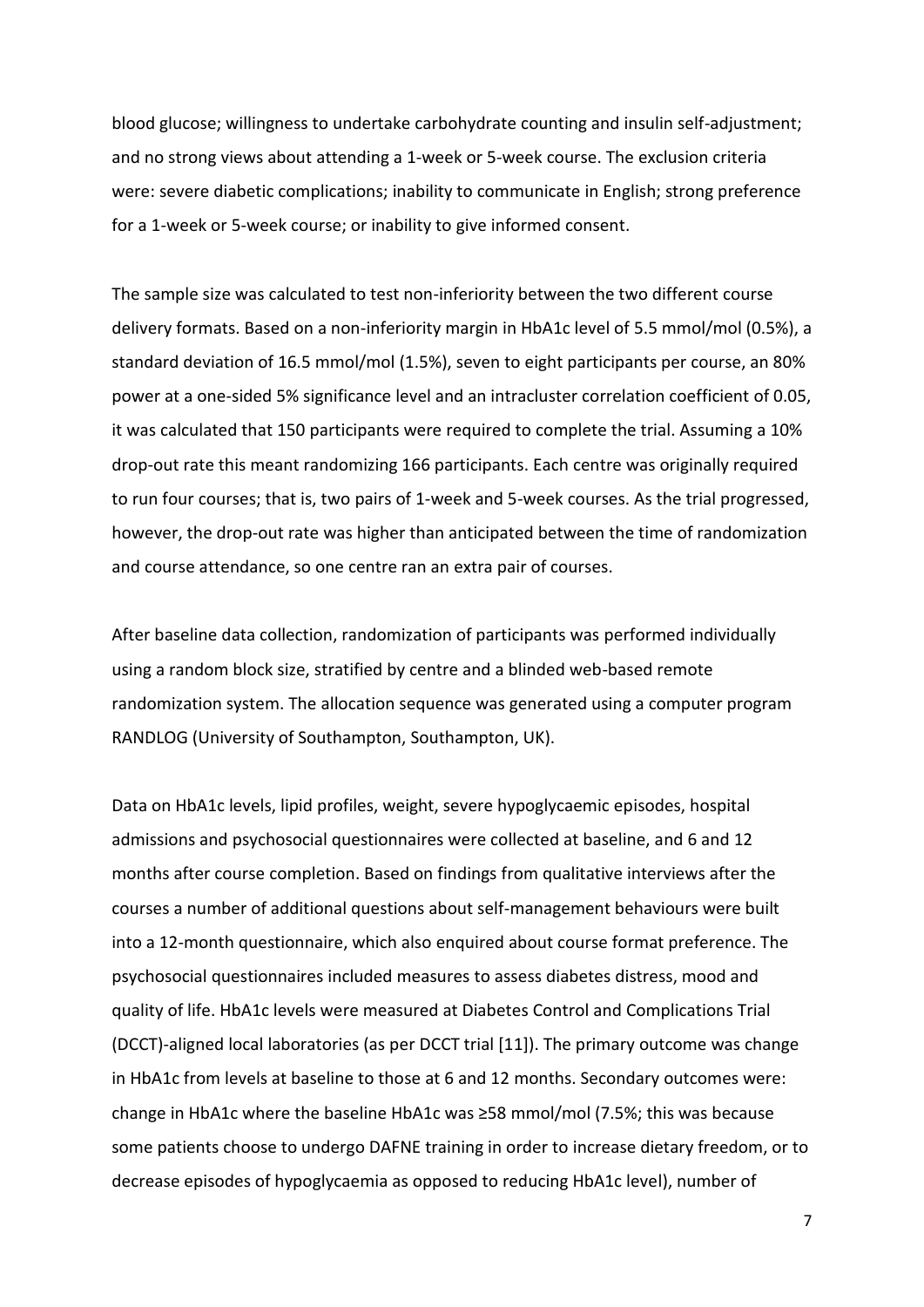episodes of severe hypoglycaemia (defined as needing assistance of a third party to recover), changes in lipid profile /estimated glomerular filtration rate, and differences in psychosocial outcomes [9].

#### **Statistical analysis**

We used a linear model of HbA1c at 12 months for the primary analysis, with baseline HbA1c as a covariate, using generalized estimating equations to control for clustering within courses. The intracluster correlation coefficient was estimated using the method of moments. A negative binomial model was used for the number of severe hypoglycaemic episodes during 12 months, which has more power than a dichotomy of having/not experiencing an episode, again using generalized estimating equations to account for clustering. A per-protocol analysis was the main analysis, as appropriate for a non-inferiority study [12]. An intent-to-treat analysis was also undertaken. When analysing psychosocial measures, missing data were imputed using the mean for domains for which > 50% of questions were answered. The full-analysis set for the intent-to-treat analysis included all patients for whom baseline data were collected.

#### **Ethical considerations**

Written informed consent was obtained from all participants. Ethical approval was obtained from the Derbyshire Research Ethics Committee (09/H0401/91). The study sponsor was Sheffield Teaching Hospitals NHS Foundation Trust and all components of the trial were approved by the local Research and Development departments of all participating centres.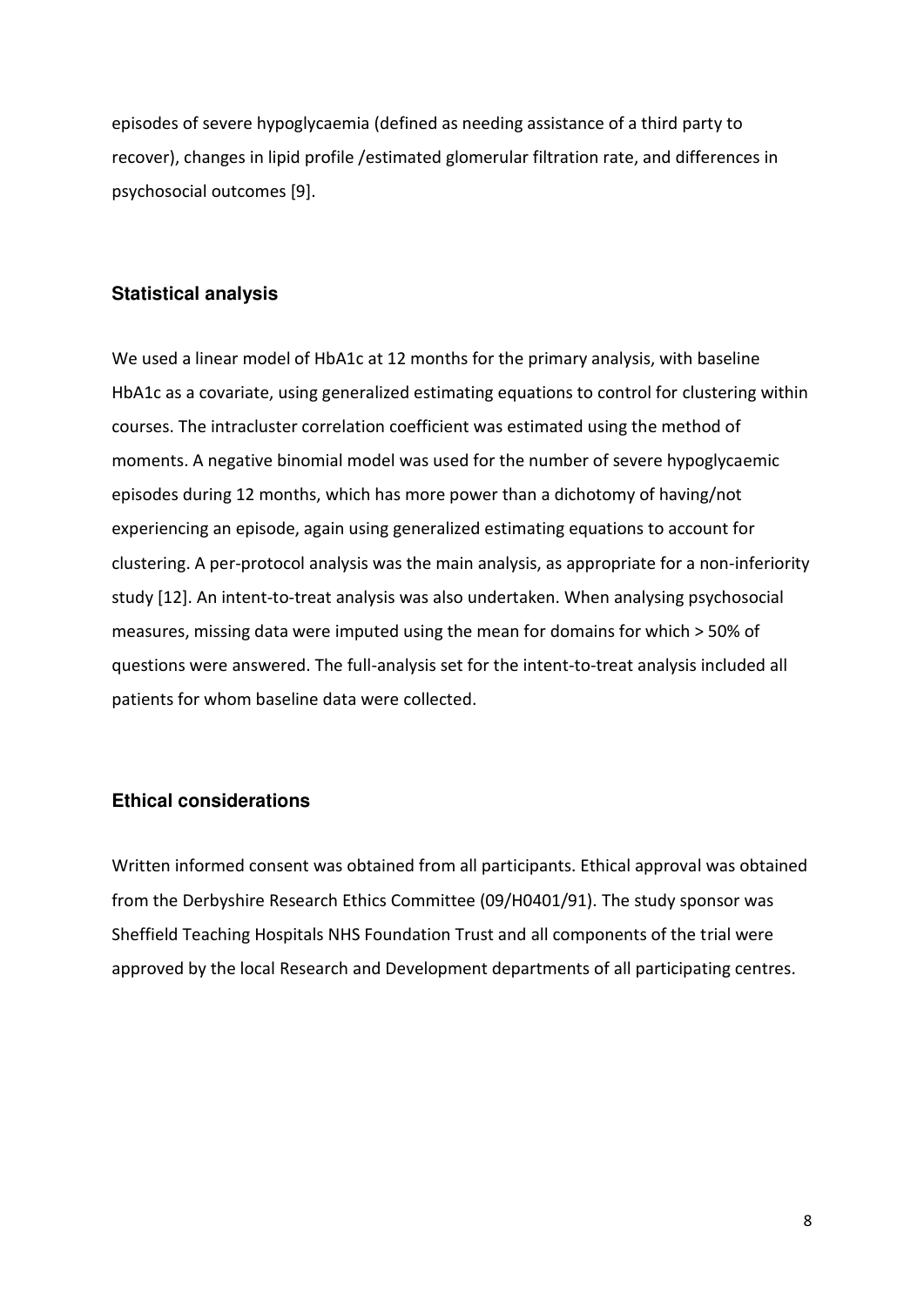### **Results**

Figure 1 shows the CONSORT diagram [14]. A total of 217 patients were assessed for eligibility, and 213 were randomized to either a 1-week or a 5-week course, between May 2010 and May 2011. Of these, 180 patients commenced the course, and 160 completed study procedures (89%). The mean age of those randomized was 41.6 years and the mean duration of diabetes was 18.5 years. The remainder of the baseline summary statistics are summarized in Table 1, and baseline psychosocial questionnaire scores are shown in Table 2.

#### **Outcomes: HbA1c (primary and secondary)**

Across the entire cohort, the improvements in HbA1c were small. For those patients with a baseline HbA1c of ≥58 mmol/mol (≥7.5%) the mean (95% CI) change in HbA1c was -2.2 mmol/mol (-4.0, -0.4) or -0.2% (-0.37, -0.04) at 6 months (*P*=0.016), and -2.0 mmol/mol (- 4.1, 0.04) or -0.18% (-0.37, 0.004) at 12 months (*P*=0.055; Table 3). The primary outcome of the mean change in HbA1c between the two arms at 6 and 12 months was not significantly different. Non-inferiority would be established if the 95% two-sided CI for the difference between the 5-week and 1-week course was entirely above the non-inferiority margin (i.e. entirely above -0.5). For both the per-protocol and intent-to-treat analyses of the primary endpoint and the secondary outcome of change in HbA1c level from baseline to those at 6 and 12 months for patients whose baseline HbA1c was >58 mmol/mol (>7.5%), the 95% CIs were within the non-inferiority margins (Table 4). The point estimate of the intracluster correlation for HbA1c between courses at 12 months was -0.02 (95% CI -0.10 to 0.12) which suggests little variation in outcome between courses and that the generalized estimated equations analysis would be similar to one which did not account for clustering.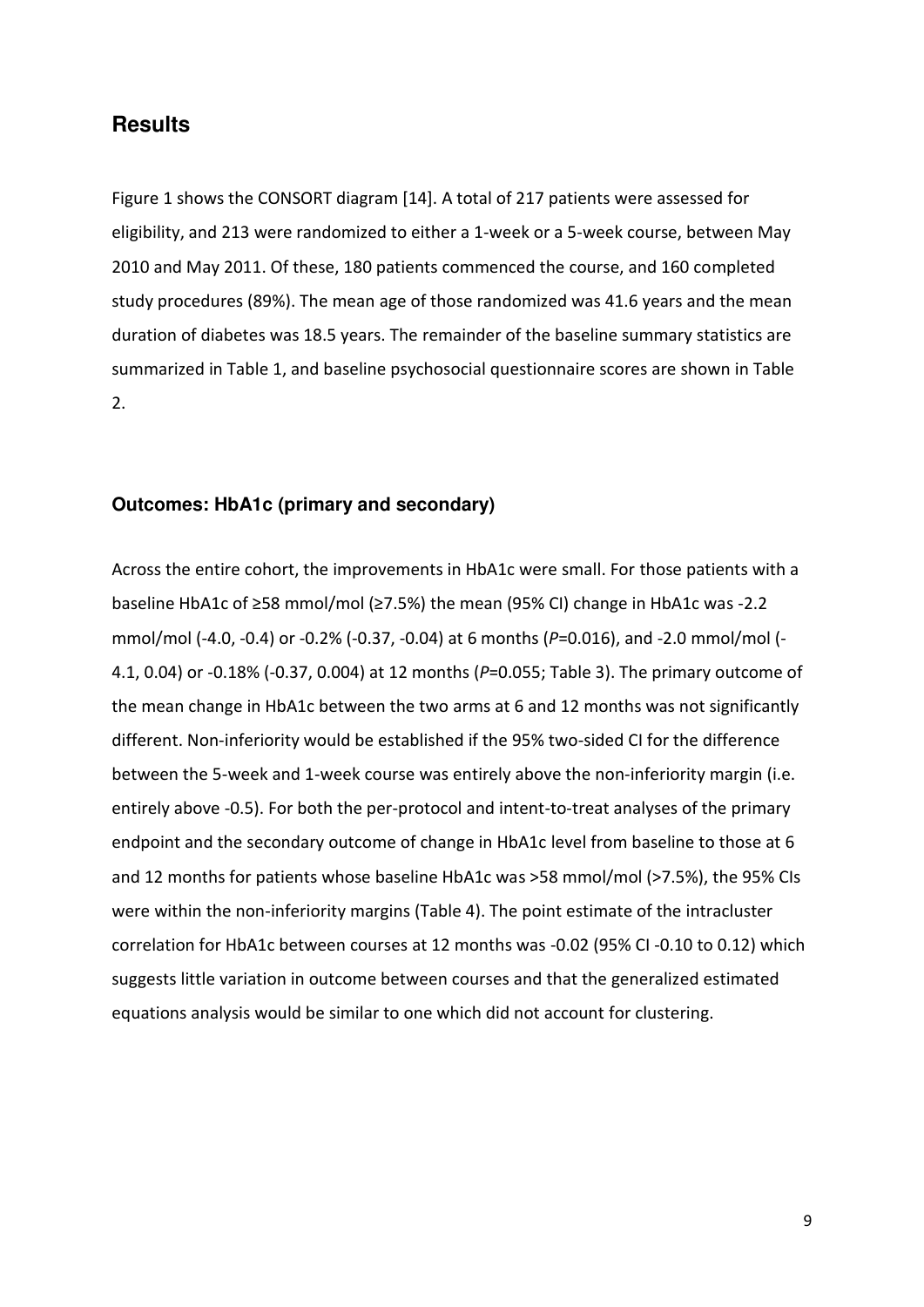#### **Secondary outcomes**

#### *Biomedical outcomes*

The number of episodes of severe hypoglycaemia was reduced in the 12 months after DAFNE training compared with the 12 months before. The estimated relative risk for after vs before DAFNE training was 0.18 (95% CI 0.03 to 0.936; *P*=0.042). This shows that patients have an 82% reduced risk of severe hypoglycaemia after vs before DAFNE training. The interaction between treatment arm for before vs after DAFNE training was not significant (*P*=0.939); thus, the decrease in risk was the same in both treatment arms. There were some small differences in other biomedical outcomes between the two arms. In the 5-week arm the mean (95% CI) decrease in weight was higher than in the 1-week arm [-1.61 kg (- 2.79, -0.44) vs -0.07 kg (-1.49, 1.35)] and was associated with bigger decreases in BMI [-0.54 kg/m2 (-0.95, -0.14) vs 0.01 kg/m2 (-0.48, 0.50)], diastolic blood pressure [-2.7 mmHg (-5.6, 0.2) vs 0.5 mmHg (-2.7, 3.6) mmHg] and triglycerides [-0.12 mmol/l (-0.31, 0.07) vs 0.30 mmol/l (0.00, 0.65)] in the 5-week vs the 1-week arm.

#### *Psychosocial outcomes*

For all psychosocial outcomes, scores improved significantly 6 months after DAFNE training, the improvement was maintained at 12 months, and the 5-week intervention was noninferior to the 1-week intervention. For example, for the Problem Areas in Diabetes [15] questionnaire, which measures diabetes distress and in which lower scores indicate less distress, the mean score decreased from baseline by averages of 9.5 points at 6 months and 10.2 points at 12 months, with no significant difference between the arms. Similar improvements were achieved and maintained across a range of other scales with no difference between treatment arms, i.e. the Hospital and Anxiety Depression scale [16], the Confidence in Diabetes Scale [17], the Diabetes-Specific Quality of Life (all subscales) [18], the Hypoglycaemia Fear Survey Worry Subscale [19], and the EuroQol questionnaire, the EQ-5D State of Health scale (Table 5) [20].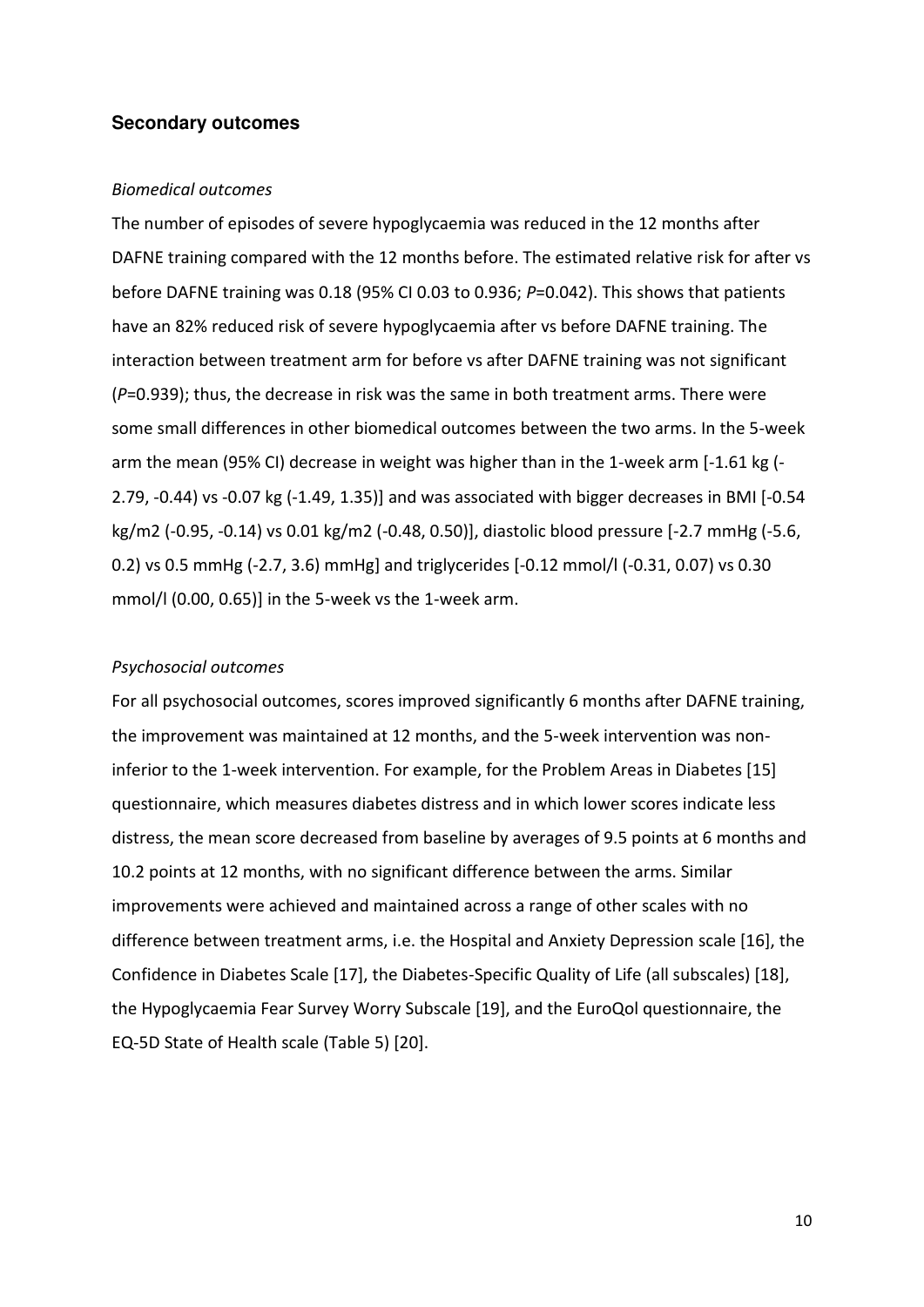#### **Qualitative sub-study**

Some findings from the qualitative sub-study have been previously reported [8]; briefly, a comparison of 5-week and 1-week course participants' interviews did not show any differences in their experiences and diabetes self-management practices after their courses. Positive experiences of the course were reported by both groups, with virtually all patients perceiving advantages to, and preferring the format of, the course that they had just attended. The 12-month follow-up questionnaire reinforced these findings, showing that 85% of respondents thought that the format of course that they attended would be better than the alternative format.

## **Discussion**

The results of this randomized controlled trial show that attending DAFNE structured training 1 day a week over 5 consecutive weeks is as effective as attending a standard DAFNE course delivered over 5 consecutive days. Although we only aimed to show that the 5-week course was non-inferior to the 1-week course, we can conclude that the two formats are equivalent because the CIs for the difference are bounded by both -5.5 mmol/mol and +5.5mmol/mol (-0.5% and +0.5%). The mean change in HbA1c level from that at baseline vs those at 6 and 12 months was similar, and this was also true for patients with a baseline HbA1c of ≥58 mmol/mol (≥7.5%). Across the whole cohort, the relative risk of severe hypoglycaemia decreased by 82%, and this occurred independently of treatment arm. In the original DAFNE trial [1] no significant difference in the rate of severe hypoglycaemia was observed, but a reduction has been reported in a later observational study of an evaluated roll-out of DAFNE graduates [21], and in another report showing reductions in costs of emergency treatment after DAFNE training [22].

For the cohort as a whole, the improvement in HbA1c was modest; for those with baseline HbA1c ≥58 mmol/mol (≥7.5%), it was -2.2 mmol/mol (-0.2%) at 6 months ( $P=0.016$ ) and -2.0 mmol/mol (-0.18%) at 12 months (*P*=0.055). These values are greater than the change for the entire cohort, possibly because of regression to the mean; however, these changes were

11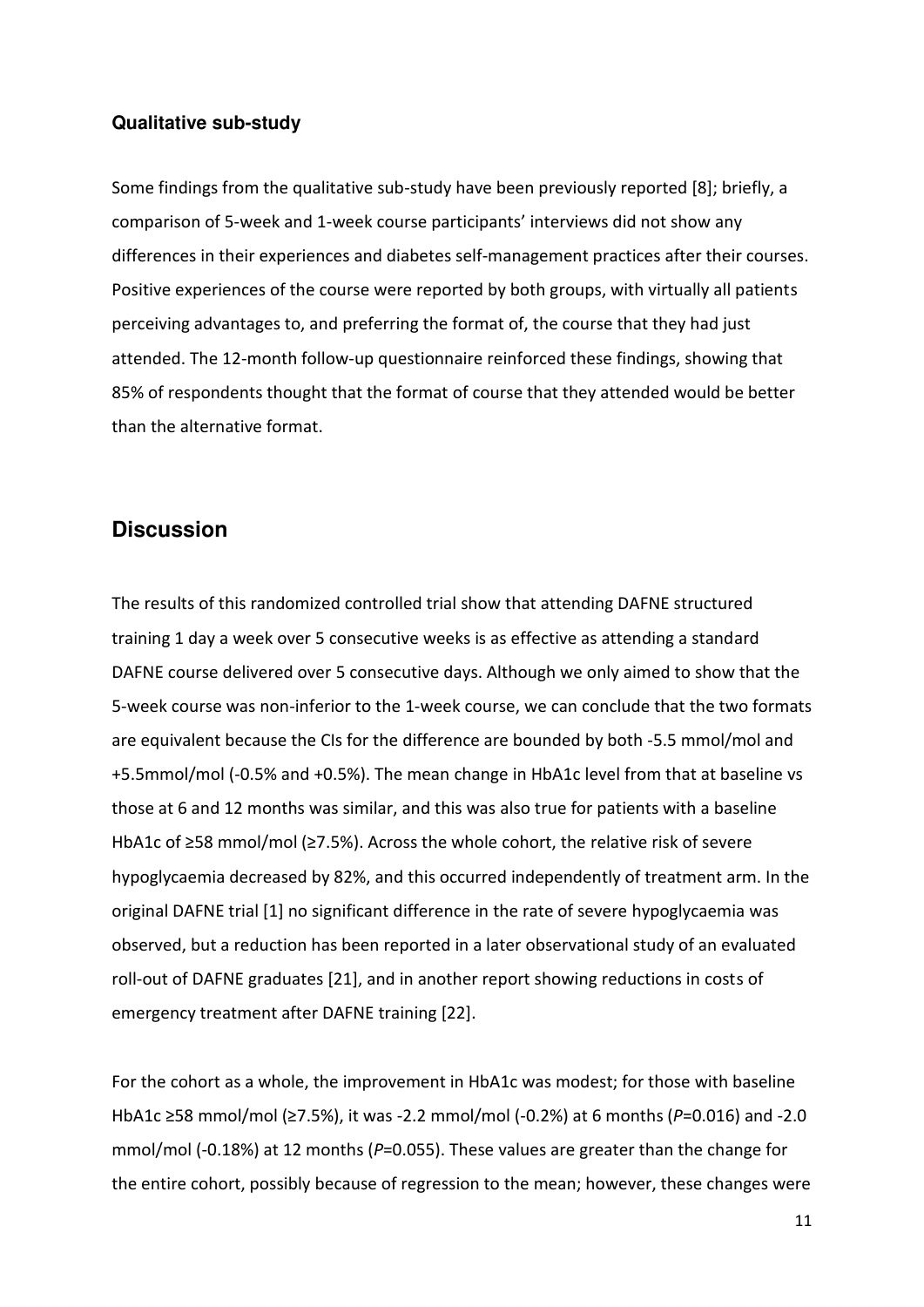smaller than those achieved in the original DAFNE trial, which reported a change in the group who received DAFNE of -11 mmol/mol (-1.0%) at 6 months, and -5.5 mmol/mol (- 0.5%) at 12 months [1]. The original DAFNE trial only recruited patients with an HbA1c level  $\geq$ 58 mmol/mol ( $\geq$ 7.5%) and so we can make a valid comparison. In the original DAFNE trial the mean HbA1c level for those who received the intervention was 79 mmol/mol (9.4%) which is greater than the level of 74 mmol/mol (9.0%) in the present restricted cohort, suggesting a greater possibility of regression to the mean in the original trial. However, HbA1c among the control group in the original trial went from 78 mmol/mol (9.3%) at baseline to 79 mol/mol (9.4%) after 6 months, which implies that we cannot attribute any of the change in the DAFNE group to regression to the mean. In addition, the success of the original DAFNE trial may have contributed to a change in culture so that more adults with Type 1 diabetes are now encouraged to use a basal-bolus regime (as opposed to a twicedaily mix); and many patients now have some experience of carbohydrate counting even without formal DAFNE training [23]. The cohort in the present randomized controlled trial may therefore already have been more skilled in dose adjustment and carbohydrate counting, thus reducing the potential for improvement in HbA1c levels. It is noteworthy that another recent controlled trial of the DAFNE intervention also did not show much improvement in HbA1c [24], whilst observational data from two different cohorts have recently shown improvements in HbA1c of 3 mmol/mol (0.3%) at 12 months [22,25].

We also assessed psychosocial outcomes, confirming the findings of other DAFNE studies [21,24-26] by showing marked improvements at 6 months and maintenance at 12 months, with no differences between participants in the 5-week vs the 1-week arm.

One key objective of the qualitative research was to ascertain patients' likes and dislikes of their courses and their views about which format should be offered in the future [8]. As reported elsewhere, before attending their courses, half the participants had no preference and those who did often cited logistical reasons for why one format would be better for them than the other [8]. After the course, however, participants overwhelmingly preferred the format they had just received, citing perceived educational, clinical and behavioural benefits to justify their post-course preferences [8]. While this raises important questions about the usefulness of patient consultation exercises, a subject debated in a separate

12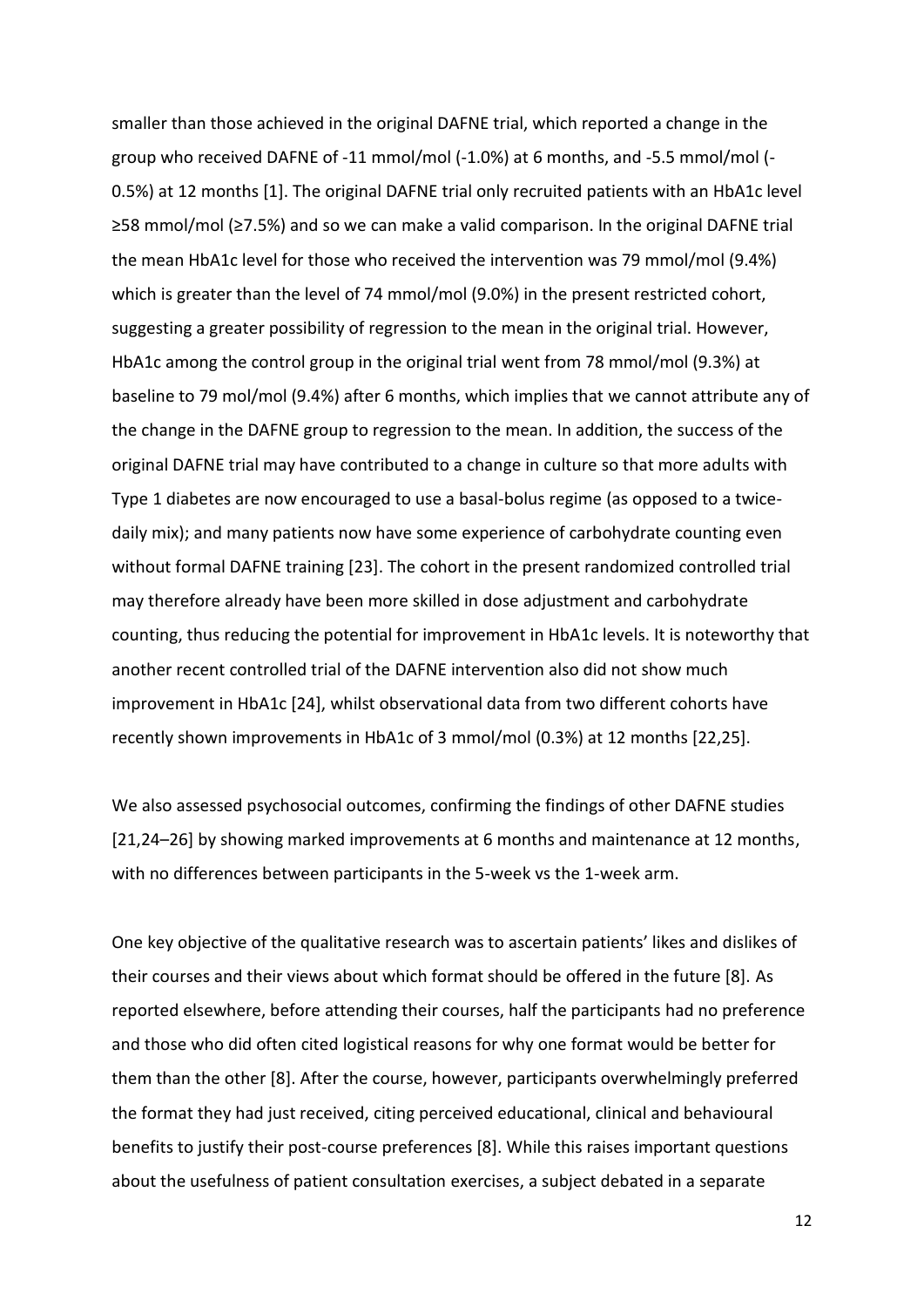paper [8], these findings do suggest that both course formats are liked by participants. This is reflected by the fact that, once participants commenced a course, the number of dropouts was low (Fig. 1), with only one participant in the 1-week arm and seven participants in the 5-week arm dropping out. The reasons for drop-out were generally life events, for example, illness, bereavement, illness of a relative or snow, which are more likely to occur over a 5-week than a 1-week period.

We have undertaken a detailed health economic analysis to compare the cost-effectiveness of the two different delivery formats of the course, the results of which are detailed in a separate paper [10], but indicate few differences.

In conclusion, we have shown that there were no major differences in biomedical and psychosocial outcomes or in cost-effectiveness [10] between the 5-week and 1-week DAFNE courses. As participants valued both course formats highly, and some found it easier to attend one type than the other, we have been persuaded to provide both 5-week and 1 week courses in the future.

# **Funding sources**

The independent research discussed in this article was funded by the National Institute for Health Research under its Programme Grants for Applied Research scheme (RP-PG-0606- 1148).

# **Competing interests**

None declared.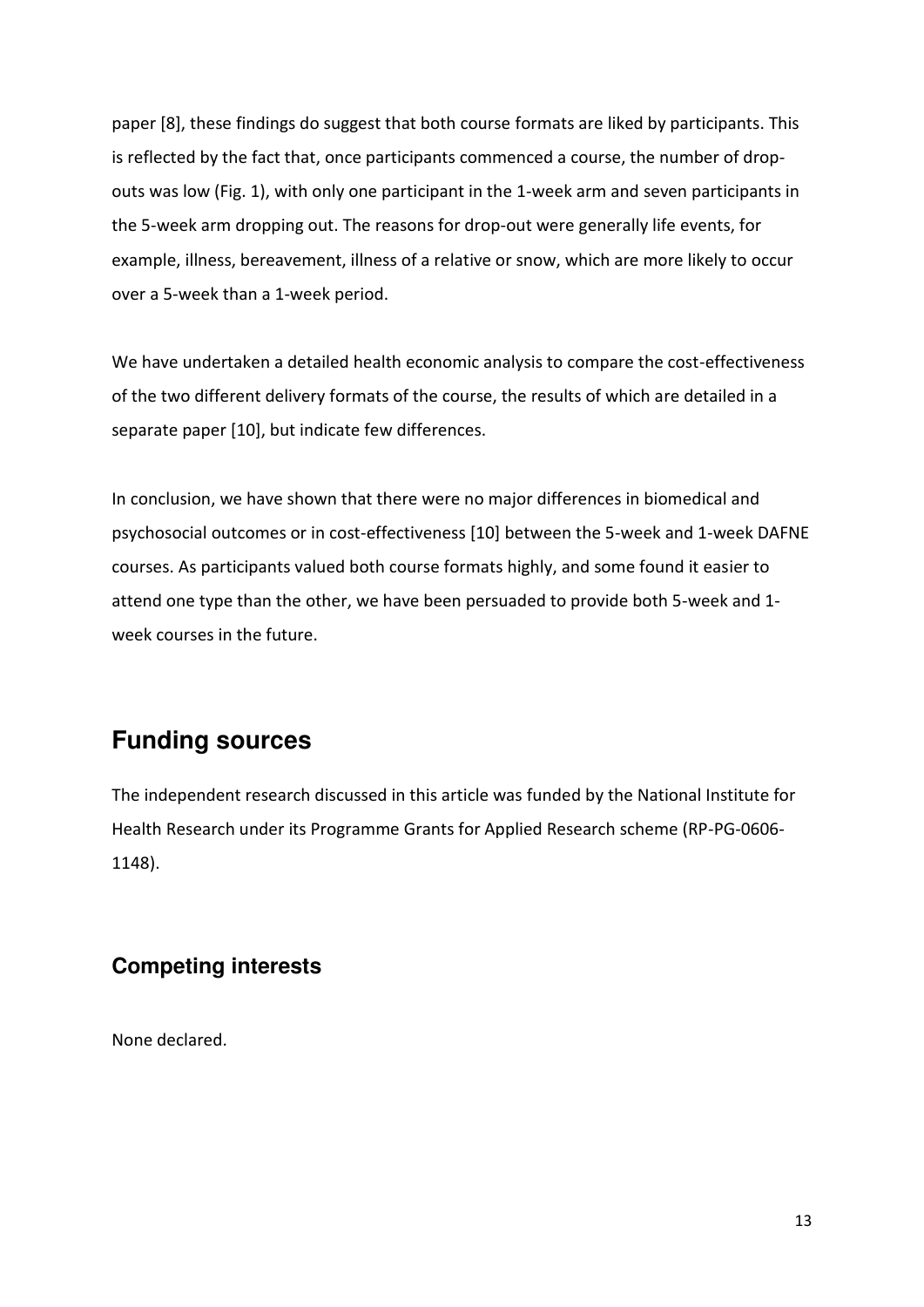# **Acknowledgements**

We are grateful to the participating centres: Cambridge: Mark Evans, Candice Ward, Allison Housden and Goher Ayman; East Lancashire: Shenaz Ramtoola, Helen Loughnane, Adine Logan, Gillian Whalley and Anne Baron; Glasgow: Helen Hopkinson, Hilary Peddie, Margaret Kyle and Carol McMaster; Leicester: Ian Lawrence, Sarah Philips, Hannah Berkeley, Liz Turrell and Rebecca Saker; Northumbria: Simon Eaton, Leigh Aitchison and Karen Jones; Norwich: Ketan Dhatariya, Liesl Richardson, Tracey Gray, Denise Unsworth, Suzie Hamblin and Louise Jones; and University College London: Steve Hurel; Liz Kamps and Caroline McWhinney.

The study sponsor was Sheffield Teaching Hospitals NHS Foundation Trust and all components of the study were approved by the local Research and Development departments of all participating centres. The views expressed in this presentation are those of the author(s) and not necessarily those of the NHS, the National Institute for Health Research, Sheffield Teaching Hospitals NHS Foundation Trust or the Department of Health.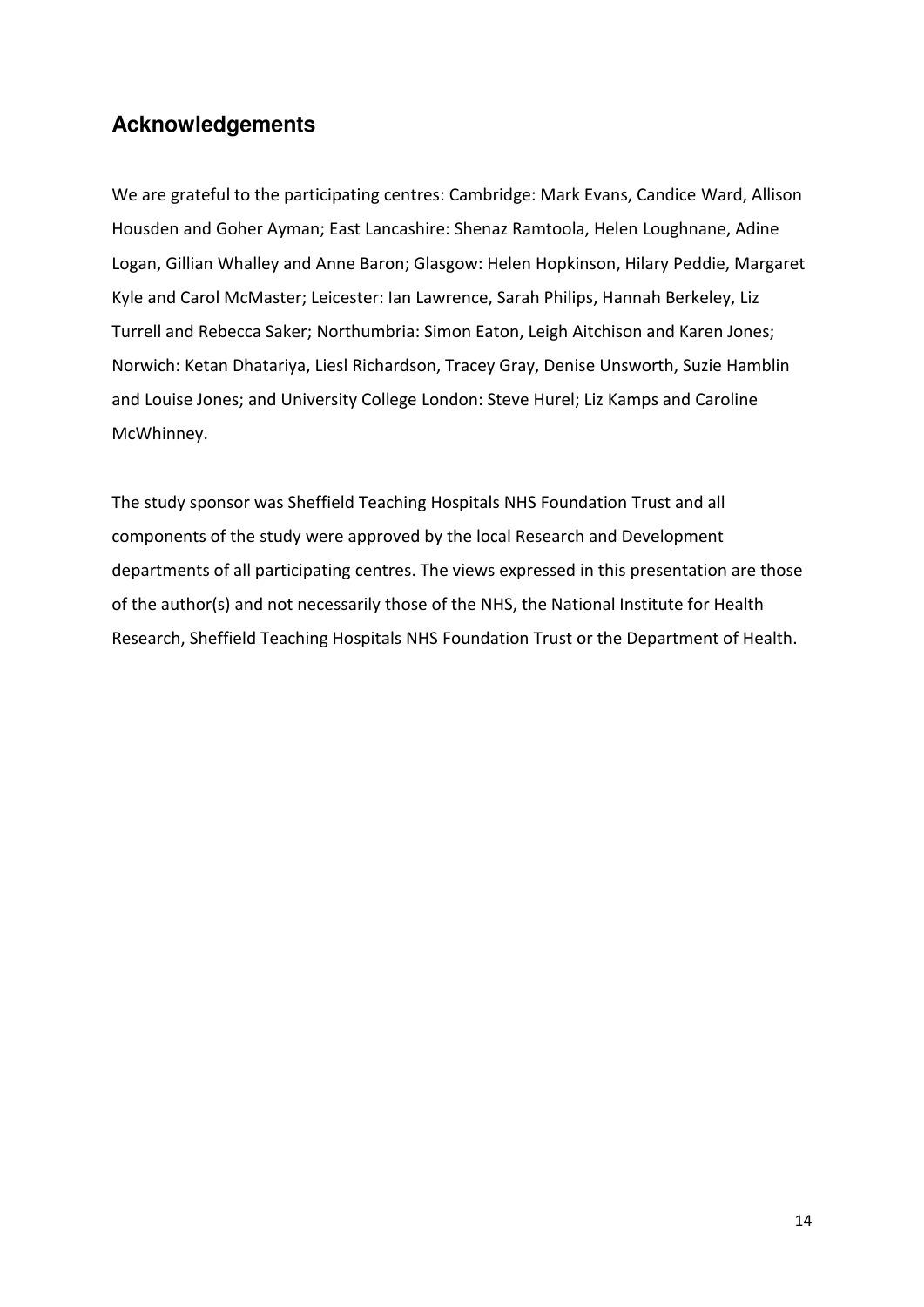# **References**

1. DAFNE Study Group. Training in flexible, intensive insulin management to enable dietary freedom in people with type 1 diabetes: dose adjustment for normal eating (DAFNE) randomised controlled trial. *BMJ* 2002: **325**: 746-749.

2. Diabetes Education Network. Available at: <http://www.diabetes-education.net/index.php?link=education&page=centres> Last accessed 24 March 2014

3. Department of Health, Structured patient education in diabetes - report from patient education working group, 2005. Available at:

[http://webarchive.nationalarchives.gov.uk/20130107105354/http:/www.dh.gov.uk/en/Publ](http://webarchive.nationalarchives.gov.uk/20130107105354/http:/www.dh.gov.uk/en/Publicationsandstatistics/Publications/PublicationsPolicyAndGuidance/DH_4113195) [icationsandstatistics/Publications/PublicationsPolicyAndGuidance/DH\\_4113195](http://webarchive.nationalarchives.gov.uk/20130107105354/http:/www.dh.gov.uk/en/Publicationsandstatistics/Publications/PublicationsPolicyAndGuidance/DH_4113195) Last accessed 24 March 2014

4. George JT, Valdovinos AP, Russell I, Dromgoole P, Lomax S, Torgerson DJ *et al*. Clinical effectiveness of a brief educational intervention in Type 1 diabetes : results from the BITES (Brief Intervention in Type 1 diabetes, Education for Self-efficacy) trial. *Diabet Med* 2008; **25**:1447-1453.

5. Knott J, Ryder J, Jenkins E, Charman J, Shaban C, Cross C *et al.* A 12-year audit of BERTIE: successful outcomes for at least 5 years [abstract]. *Diabet Med* 2012; **19**: (S1)21

6. Lawton J, Rankin D. How do structured education programmes work? A qualitative investigation of the Dose Adjustment for Normal Eating (DAFNE) programme for type 1 diabetes patients in the UK. Soc Sci Med 2010; 71: 486-493.

7. Health and Social Care Information Centre. National Diabetes Audit 2010-2011 - Report into the data quality of diabetes structured education. Available at: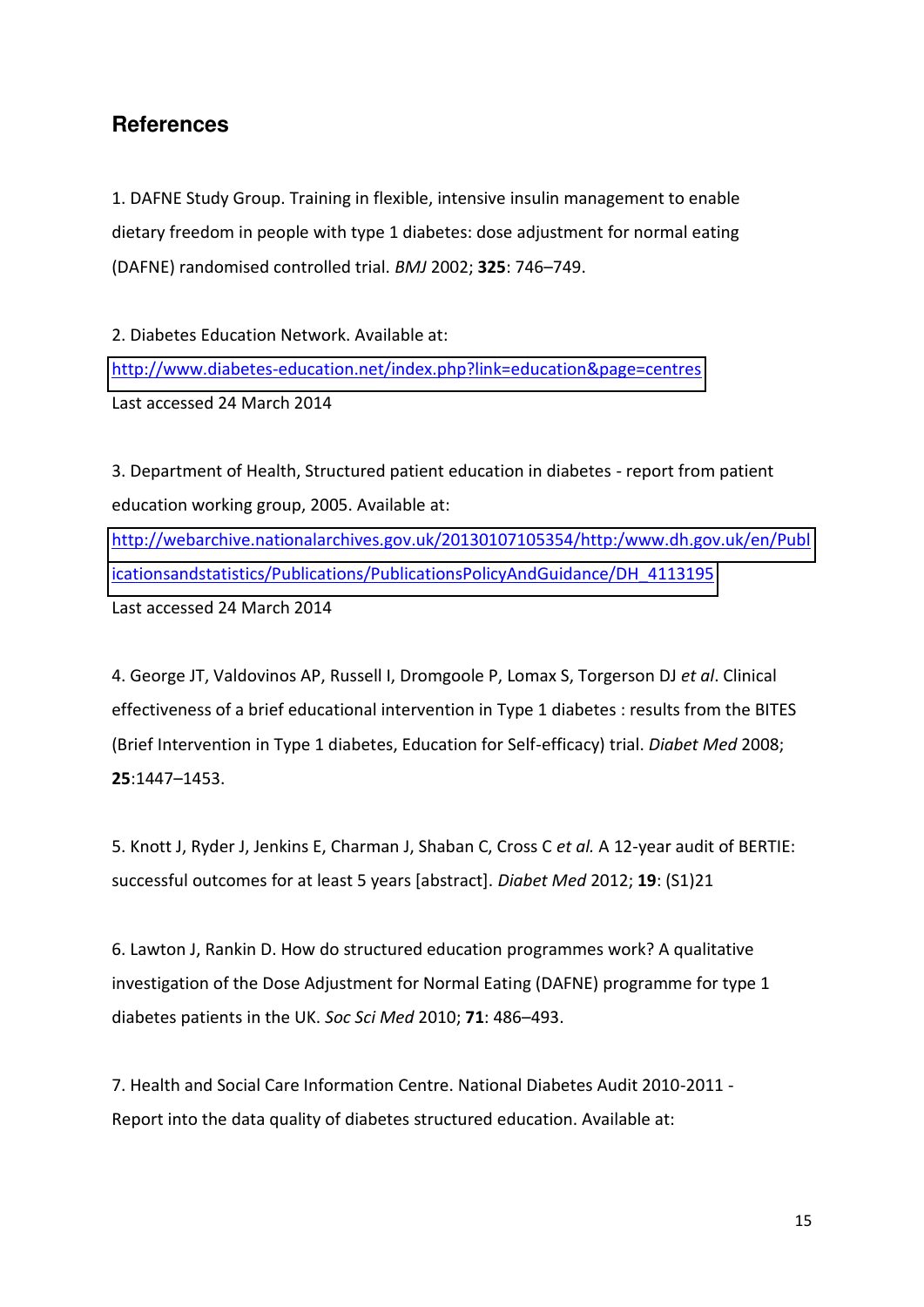[http://www.hqip.org.uk/assets/NCAPOP-Library/NCAPOP-2012-13/Diabetes-Audit-Report-](http://www.hqip.org.uk/assets/NCAPOP-Library/NCAPOP-2012-13/Diabetes-Audit-Report-10-11-StructuredEducation-pub-2012.pdf)[10-11-StructuredEducation-pub-2012.pdf](http://www.hqip.org.uk/assets/NCAPOP-Library/NCAPOP-2012-13/Diabetes-Audit-Report-10-11-StructuredEducation-pub-2012.pdf) Last accessed 24 March 2014

8. Lawton J, Rankin D, Elliott J. Is Consulting Patients About Their Health Service Preferences a Useful Exercise? *Qual Health Res* 2013; **23**:876-886.

9. Elliott J, Lawton J, Rankin D, Emery C, Campbell M, Dixon S *et al*. The 5x1 DAFNE Study Protocol: A cluster randomised trial comparing a standard 5 day DAFNE course delivered over 1 week against DAFNE training delivered over 1 day a week for 5 consecutive weeks. *BMC Endocr Disord* 2012; **12**: 28.

10. Basarir H, Kruger J, Brennan A, Thokala P, Jacques R, Dixon S *et al*. The cost-effectiveness of structured education delivery over 1 week versus 5 weeks for Type-1 Diabetes Mellitus using the Sheffield Type-1 Diabetes Policy Model. *Submitted* 

11. The Diabetes Control and Complication Trial Research Group: The effect of intensive treatment of diabetes on the development and progression of long-term complications in insulin-dependent diabetes mellitus. *N Engl J Med* 1993; 329: 683-689.

12. Piaggio G, Elbourne DR, Altman DG, Pocock SJ, Evans SJ for the CONSORT Group. Reporting of noninferiority and equivalence randomized trials. An extension of the CONSORT statement. JAMA 2006; 295:1152-1160.

13. NICE 2003. Guidance on the use of patient-education models for diabetes. Available at[: http://www.nice.org.uk/nicemedia/pdf/60Patienteducationmodelsfullguidance.pdf](http://www.nice.org.uk/nicemedia/pdf/60Patienteducationmodelsfullguidance.pdf) Last accessed 24 March 2013.

14. Moher D, Schulz KF, Altman DG. The CONSORT statement: revised recommendations for improving the quality of reports of parallel group randomized trials. *Ann Intern Med* 2001; **134**: 657-662.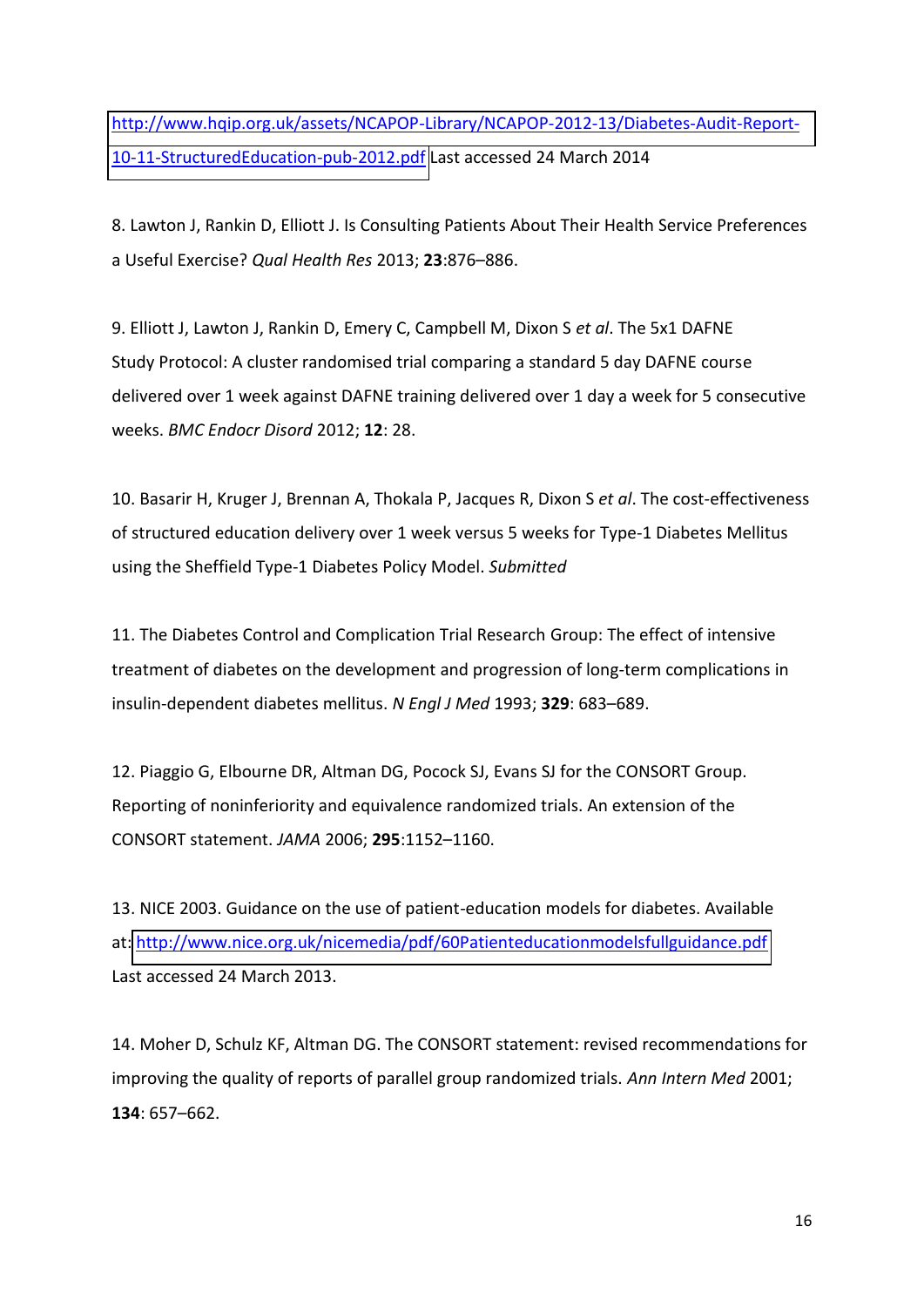15. Welch GW, Jacobson AM, Polonsky WH. The problem areas in diabetes scale. An evaluation of its clinical utility. *Diabetes Care* 1997; 20:760-766.

16. Zigmond AS, Snaith RP. The hospital anxiety and depression scale. *Acta Psychiatr Scand*  1983, **67**: 361 - 370.

17. Van Der Ven NC, Weinger K, Yi J, Pouwer F, Ader H, Van Der Ploeg HM *et al.* The confidence in diabetes self-care scale: psychometric properties of a new measure of diabetes-specific self-efficacy in Dutch and US patients with type 1 diabetes. *Diabetes Care*  2003; **26**: 713-718.

18. Bott U, Muhlhauser I, Overmann H, Berger M. Validation of a diabetes-specific qualityof-life scale for patients with type 1 diabetes. *Diabetes Care* 1998; 21: 757-769.

19. Cox DJ, Irvine A, Gonder-Frederick L, Nowacek G, Butterfield J. Fear of hypoglycaemia: quantification, validation, and utilization. *Diabetes Care* 1987; 10: 617-621.

20. Kind P. The EuroQol instrument: an index of health-related quality of life. In: Spilker B (ed.), *Quality of Life and Pharmacoeconomics in Clinical Trials*. Philadelphia: Lippincott-Raven, 1996.

21. Hopkins D, Lawrence I, Mansell P, Thompson G, Amiel S, Campbell M *et al.* Improved Biomedical and Psychological Outcomes 1 Year After Structured Education in Flexible Insulin Therapy for People With Type 1 Diabetes: The U.K. DAFNE experience. *Diabetes Care* 2012; **35**:1638-1642.

22. Elliott J, Jacques R, Kruger J, Campbell M, Amiel S, Mansell P *et al*. Substantial reduction in episodes of diabetic ketoacidosis and savings in emergency treatment costs following structured education in patients with Type 1 diabetes. *Diabet Med,* in press. DOI: 10.1111/dme.12441.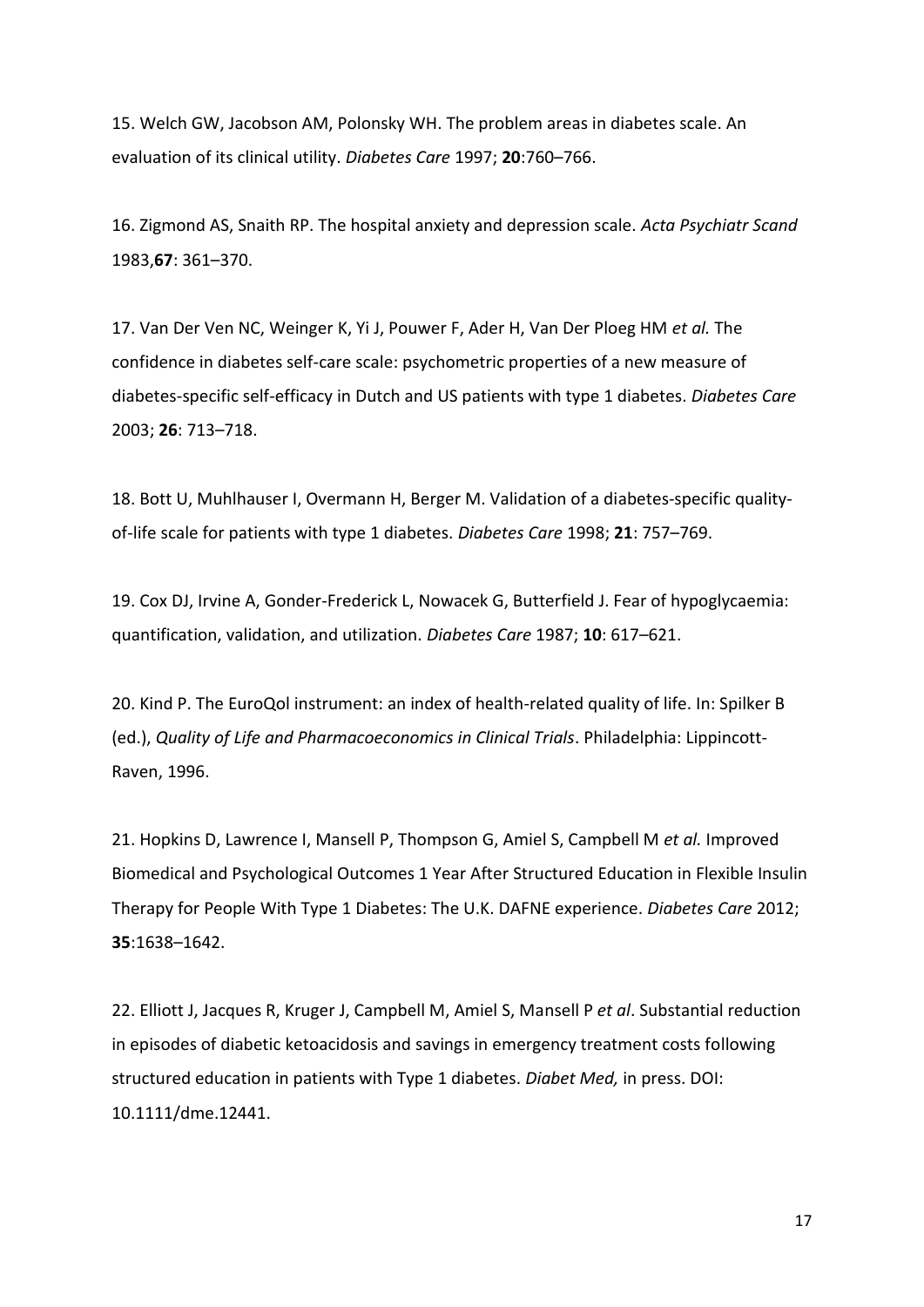23. Lawton J, Rankin D, Cooke D, Clarke M, Elliott J, Heller S. Dose Adjustment For Normal Eating: a qualitative longitudinal exploration of the food and eating practices of type 1 diabetes patients converted to flexible intensive insulin therapy in the UK. *Diabetes Res Clin Pract* 2011; 91: 87-93.

24. Dinneen SF, O'Hara MC, Byrne M, Smith D, Courtney CH, McGurk C et al. Group followup compared to individual clinic visits after structured education for type 1 diabetes: A cluster randomised controlled trial. *Diabetes Res Clin Pract* 2013; 100: 29-38.

25. Cooke D, Bond R, Lawton J, Rankin D, Heller S, Clark M *et al*. Structured type 1 diabetes education delivered within routine care: impact on glycemic control and diabetes-specific quality of life. *Diabetes Care* 2013; **36**: 270-272.

26. Speight J, Amiel SA, Bradley C, Heller S, Oliver L, Roberts S *et al*. Long-term biomedical and psychosocial outcomes following DAFNE (Dose Adjustment for Normal Eating) structured education to promote intensive insulin therapy in adults with sub-optimally controlled type 1 diabetes. *Diabetes Res Clin Pract* 2010; 89: 22-29.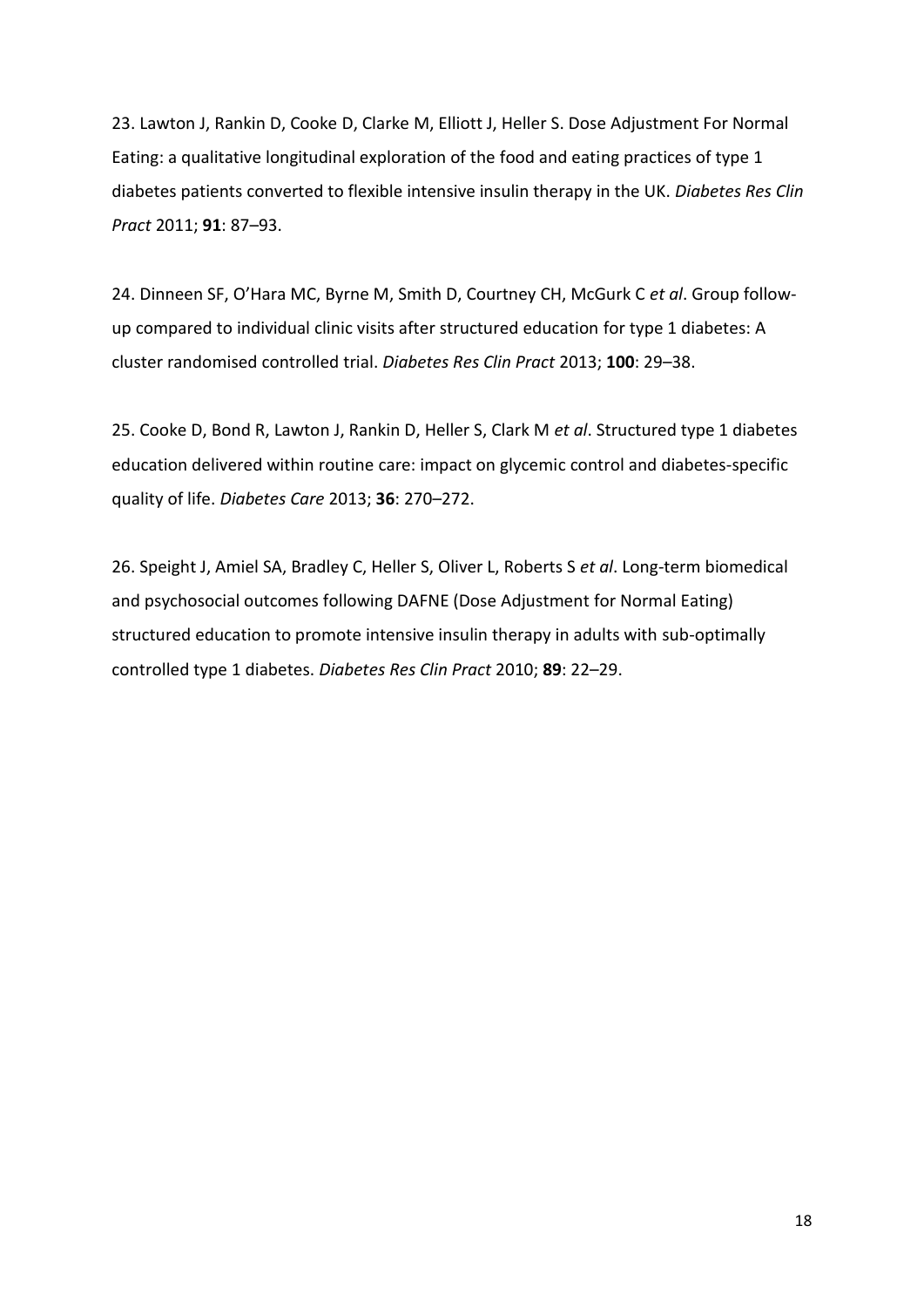**FIGURE 1** CONSORT diagram: participant flow through the Dose Adjustment for Normal Eating 5×1-day randomized controlled trial.

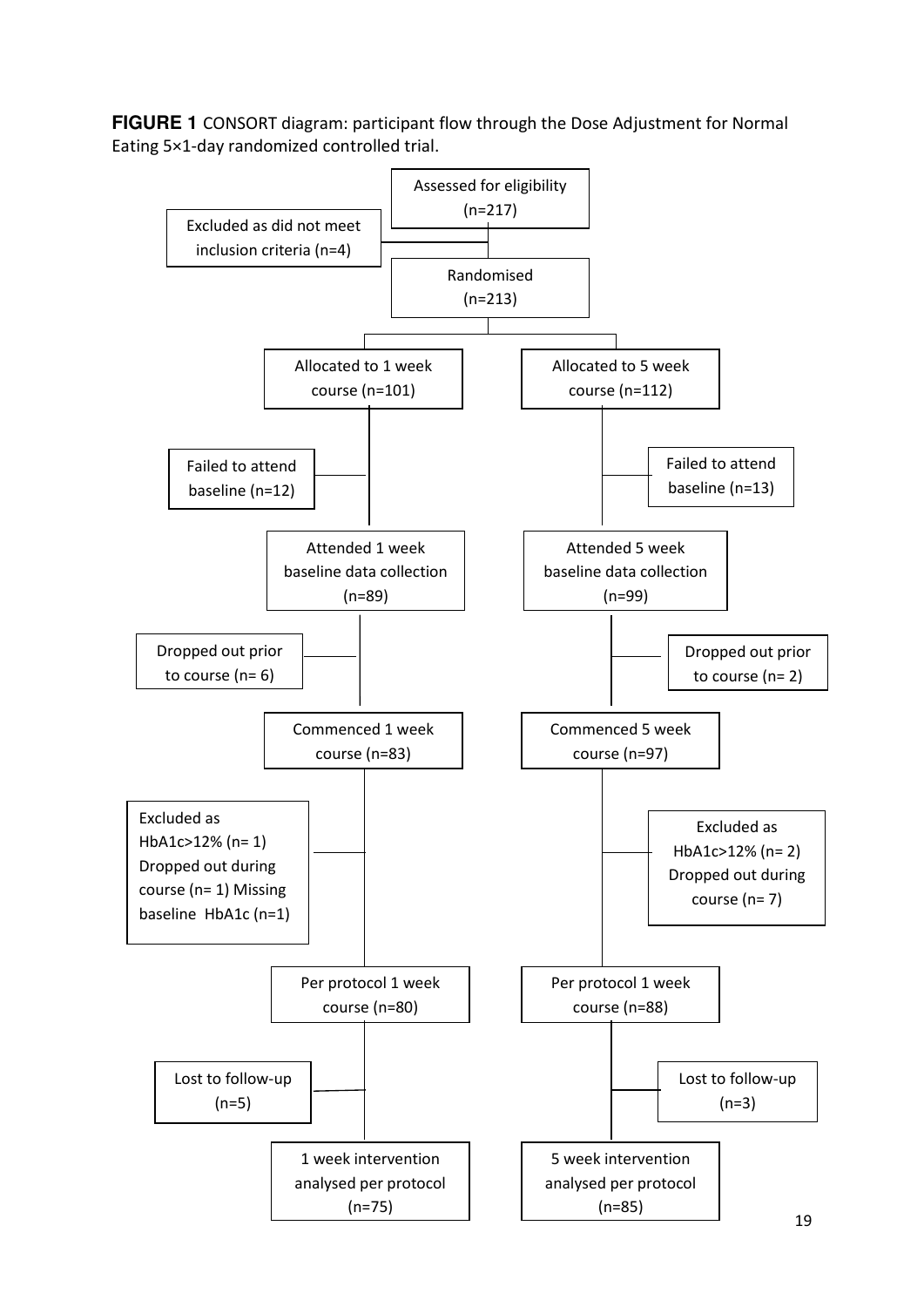# **Table 1** Baseline summary statistics of participants

|                                             |                          |              |             |           | <b>Treatment arm</b> |                          |              |              |           |             |
|---------------------------------------------|--------------------------|--------------|-------------|-----------|----------------------|--------------------------|--------------|--------------|-----------|-------------|
|                                             | 1-week course $(N = 80)$ |              |             |           |                      | 5-week course $(N = 88)$ |              |              |           |             |
| Gender: male, n (%)                         |                          | 39 (48.8)    |             |           |                      |                          | 56 (63.6)    |              |           |             |
| Ethnicity, n (%)<br>White<br>Other          | 77 (96.3)<br>3(3.8)      |              |             |           | 83 (94.3)<br>5(5.7)  |                          |              |              |           |             |
|                                             | N                        | <b>Mean</b>  | <b>SD</b>   | Min.      | Max.                 | N                        | Mean         | <b>SD</b>    | Min.      | Max.        |
| Age, years                                  | 80                       | 40.7         | 13.2        | 19.0      | 73.0                 | 88                       | 42.4         | 12.9         | 19.0      | 72.0        |
| Age at diagnosis,<br>Years                  | 79                       | 20.1         | 12.8        | 2.0       | 65.0                 | 88                       | 26.1         | 14.8         | 2.0       | 65.0        |
| Diabetes duration,<br>Years                 | 79                       | 20.9         | 13.7        | 0.0       | 51.0                 | 88                       | 16.3         | 12.0         | 0.0       | 48.0        |
| Weight, kg                                  | 76                       | 78.3         | 15.7        | 51.0      | 135.4                | 88                       | 78.3         | 15.3         | 54.5      | 127.5       |
| Height, cm                                  | 77                       | 170.2        | 8.5         | 152.0     | 190.5                | 87                       | 171.6        | 8.7          | 152.5     | 190.0       |
| BMI, kg/m <sup>2</sup>                      | 76                       | 27.0         | 4.6         | 19.0      | 39.0                 | 87                       | 26.5         | 4.6          | 19.8      | 44.7        |
| Systolic blood<br>pressure, mmHg            | 76                       | 132.0        | 18.7        | 103.0     | 224.0                | 86                       | 127.4        | 18.2         | 90.0      | 198.0       |
| Diastolic blood<br>pressure, mmHg           | 71                       | 75.3         | 9.8         | 55.0      | 100.0                | 86                       | 74.0         | 10.2         | 44.0      | 100.0       |
| HbA1c<br>mmol/mol<br>%                      | 80                       | 70.3<br>8.59 | 1.1<br>1.97 | 46<br>6.4 | 101<br>11.4          | 88                       | 67.5<br>8.33 | 14.8<br>1.35 | 33<br>5.2 | 102<br>11.5 |
| Total cholesterol,<br>mmol/l                | 76                       | 4.6          | 0.9         | 2.8       | 7.7                  | 84                       | 4.3          | 0.7          | 2.5       | 6.5         |
| Triglycerides,<br>mmol/l                    | 55                       | 1.2          | 0.6         | 0.4       | 3.4                  | 66                       | 1.3          | 1.0          | 0.4       | 5.5         |
| HDL, mmol/l                                 | 65                       | 1.6          | 0.5         | 0.6       | 3.2                  | 80                       | 1.5          | 0.4          | 0.8       | 2.9         |
| eGFR<60<br>ml/min/1.73 $m^2$ , n(%)         |                          | 5(6.3)       |             |           |                      | 1(1.1)                   |              |              |           |             |
| eGFR>60<br>ml/min/1.73m <sup>2</sup> , n(%) |                          | 71 (88.8)    |             |           |                      |                          | 73 (83.0)    |              |           |             |

eGFR, estimated glomerular filtration rate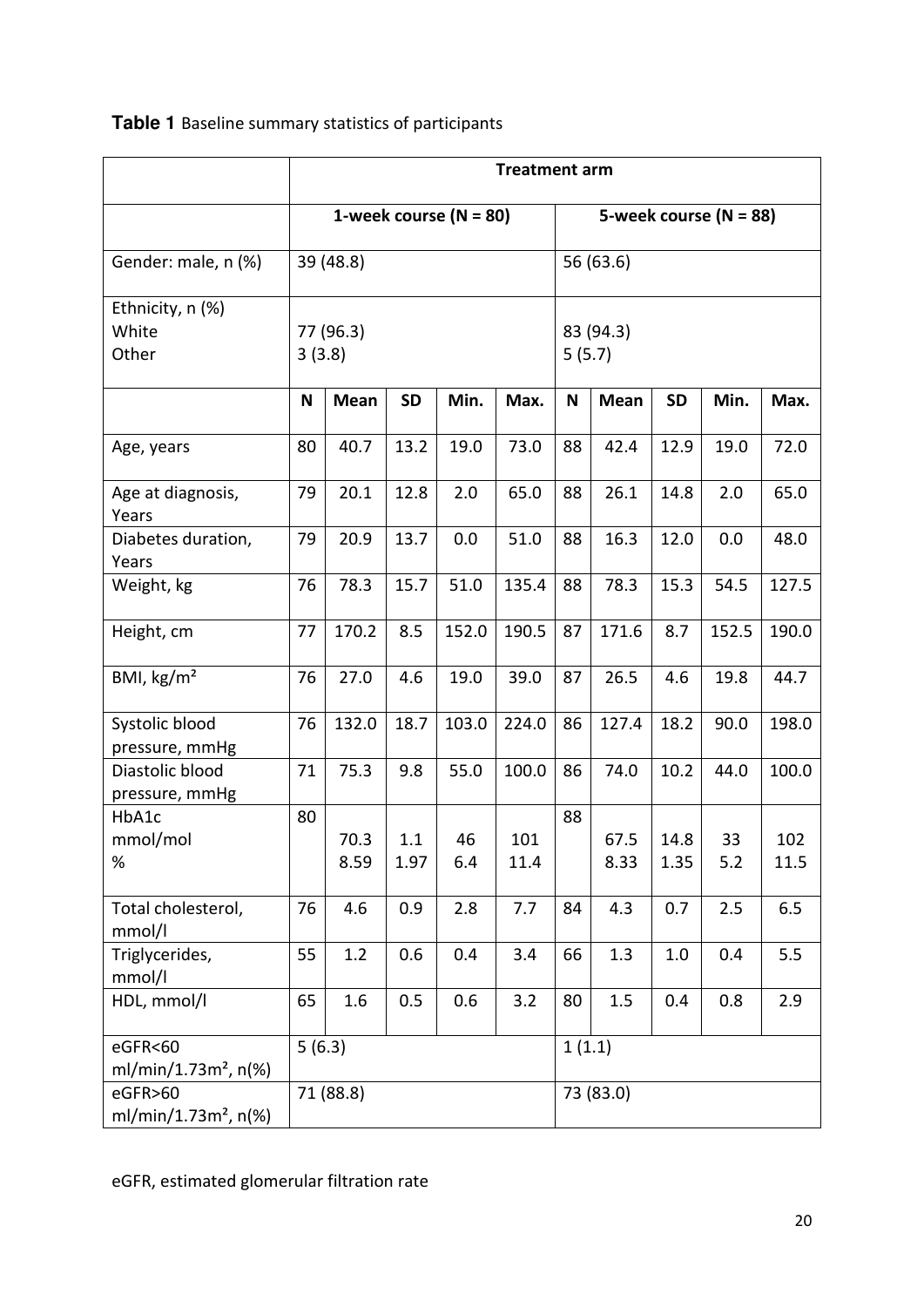| Questionnaire         | <b>Treatment Arm</b> |             |           |         |        |    |               |           |       |        |  |  |
|-----------------------|----------------------|-------------|-----------|---------|--------|----|---------------|-----------|-------|--------|--|--|
|                       | 1-week course        |             |           |         |        |    | 5-week course |           |       |        |  |  |
|                       | N                    | <b>Mean</b> | <b>SD</b> | Min.    | Max.   | N  | <b>Mean</b>   | <b>SD</b> | Min.  | Max.   |  |  |
| Problem Areas in      | 80                   | 27.44       | 20.39     | 1.25    | 82.50  | 85 | 27.82         | 20.05     | 1.24  | 100.00 |  |  |
| <b>Diabetes</b>       |                      |             |           |         |        |    |               |           |       |        |  |  |
| Hospital and          | 80                   | 6.86        | 4.11      | 0.00    | 18.00  | 85 | 7.08          | 4.08      | 0.00  | 18.00  |  |  |
| Anxiety               |                      |             |           |         |        |    |               |           |       |        |  |  |
| Depression            |                      |             |           |         |        |    |               |           |       |        |  |  |
| <b>Scale: Anxiety</b> |                      |             |           |         |        |    |               |           |       |        |  |  |
| Hospital and          | 80                   | 4.05        | 3.56      | 0.00    | 14.00  | 85 | 4.46          | 3.44      | 0.00  | 18.00  |  |  |
| Anxiety               |                      |             |           |         |        |    |               |           |       |        |  |  |
| Depression            |                      |             |           |         |        |    |               |           |       |        |  |  |
| Scale:                |                      |             |           |         |        |    |               |           |       |        |  |  |
| Depression            |                      |             |           |         |        |    |               |           |       |        |  |  |
| Confidence in         | 69                   | 82.29       | 10.47     | 47.00   | 100.00 | 84 | 82.67         | 10.90     | 54.00 | 100.00 |  |  |
| Diabetes Score        |                      |             |           |         |        |    |               |           |       |        |  |  |
| Diabetes-Specific     | 80                   | 31.45       | 19.05     | 1.05    | 91.93  | 85 | 30.40         | 17.28     | 0.00  | 98.60  |  |  |
| Quality of Life,      |                      |             |           |         |        |    |               |           |       |        |  |  |
| total                 |                      |             |           |         |        |    |               |           |       |        |  |  |
| Hypoglycaemia         | 73                   | 28.51       | 8.66      | 13.00   | 49.00  | 87 | 30.25         | 12.78     | 13.00 | 65.00  |  |  |
| <b>Fear Survey</b>    |                      |             |           |         |        |    |               |           |       |        |  |  |
| <b>Worry Score</b>    |                      |             |           |         |        |    |               |           |       |        |  |  |
| EQ-5D, single         | 79                   | 85.12       | 23.62     | $-1.60$ | 100.00 | 79 | 82.34         | 23.58     | 12.40 | 100.00 |  |  |
| index                 |                      |             |           |         |        |    |               |           |       |        |  |  |
| EQ-5D, State of       | 80                   | 69.93       | 16.58     | 22.00   | 99.00  | 84 | 69.81         | 18.67     | 20.00 | 100.00 |  |  |
| Health                |                      |             |           |         |        |    |               |           |       |        |  |  |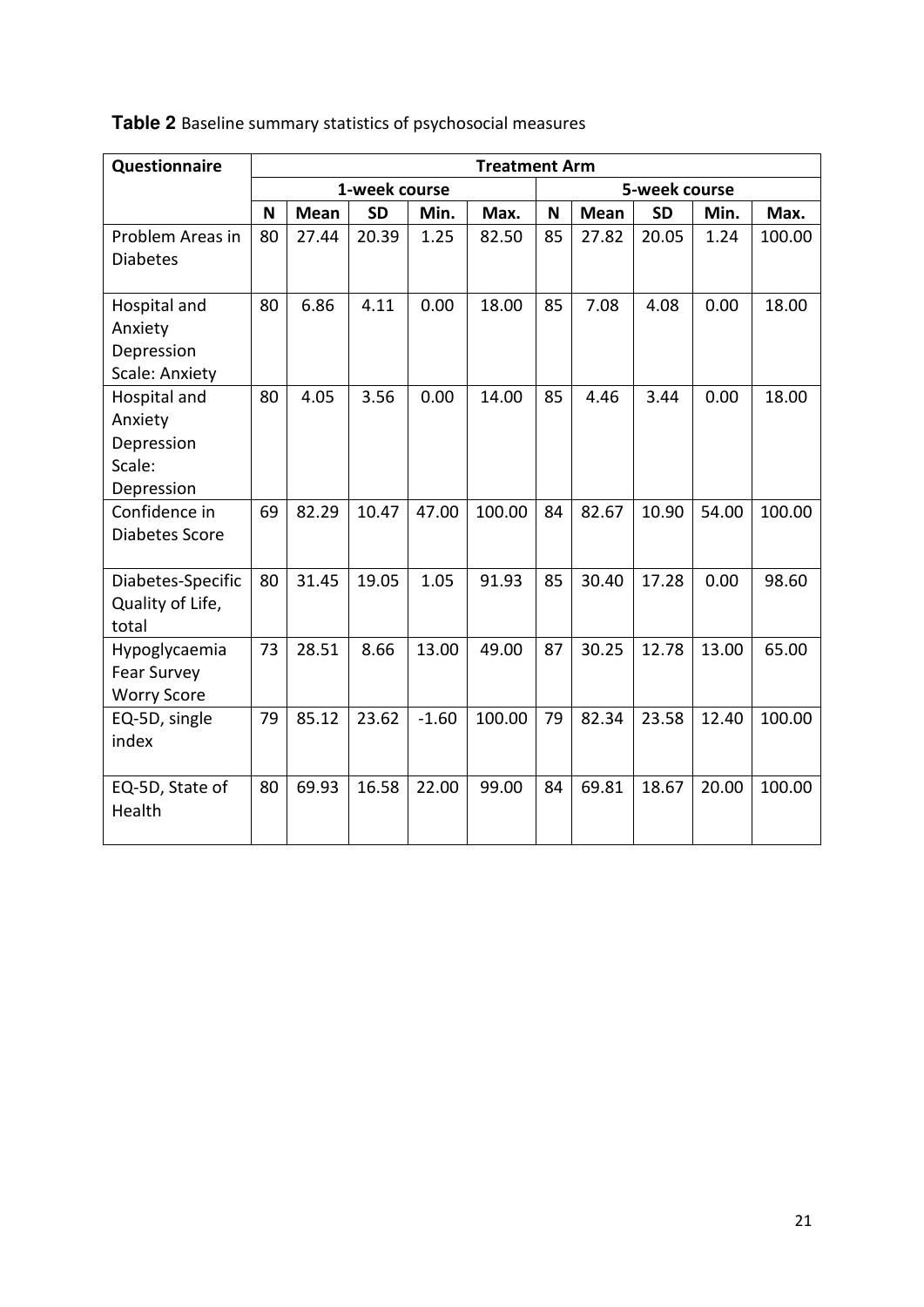|                                        | N   | Unadjusted mean change | 95% CI             | P     |
|----------------------------------------|-----|------------------------|--------------------|-------|
| <b>HbA1c level</b>                     |     |                        |                    |       |
| 6 months                               | 166 |                        |                    | 0.277 |
| mmol/mol                               |     | $-0.8$ (69.4 to 68.5)  | $-2.3, 0.7$        |       |
| %                                      |     | $-0.08$ (8.50 to 8.42) | $-0.21, 0.06$      |       |
| 12 months                              | 167 |                        |                    | 0.382 |
| mmol/mol                               |     | $-0.7$ (68.9 to 68.2)  | $-2.4, 0.9$        |       |
| %                                      |     | $-0.07$ (8.46 to 8.39) | $-0.22, 0.08$      |       |
| Baseline HBA1c ≥ 58<br>mmol/mol (7.5%) |     |                        |                    |       |
| 6 months                               | 127 |                        |                    | 0.016 |
| mmol/mol                               |     | $-2.2$ (74.7 to 72.5)  | $-4.0, -0.4$       |       |
| %                                      |     | $-0.20$ (8.99 to 8.78) | $-0.37$ to $-0.04$ |       |
| 12 months                              | 126 |                        |                    | 0.055 |
| mmol/mol                               |     | $-2.0$ (74.4 to 72.4)  | $-4.1, 0.04$       |       |
| %                                      |     | $-0.18$ (8.96 to 8.78) | $-0.37, 0.004$     |       |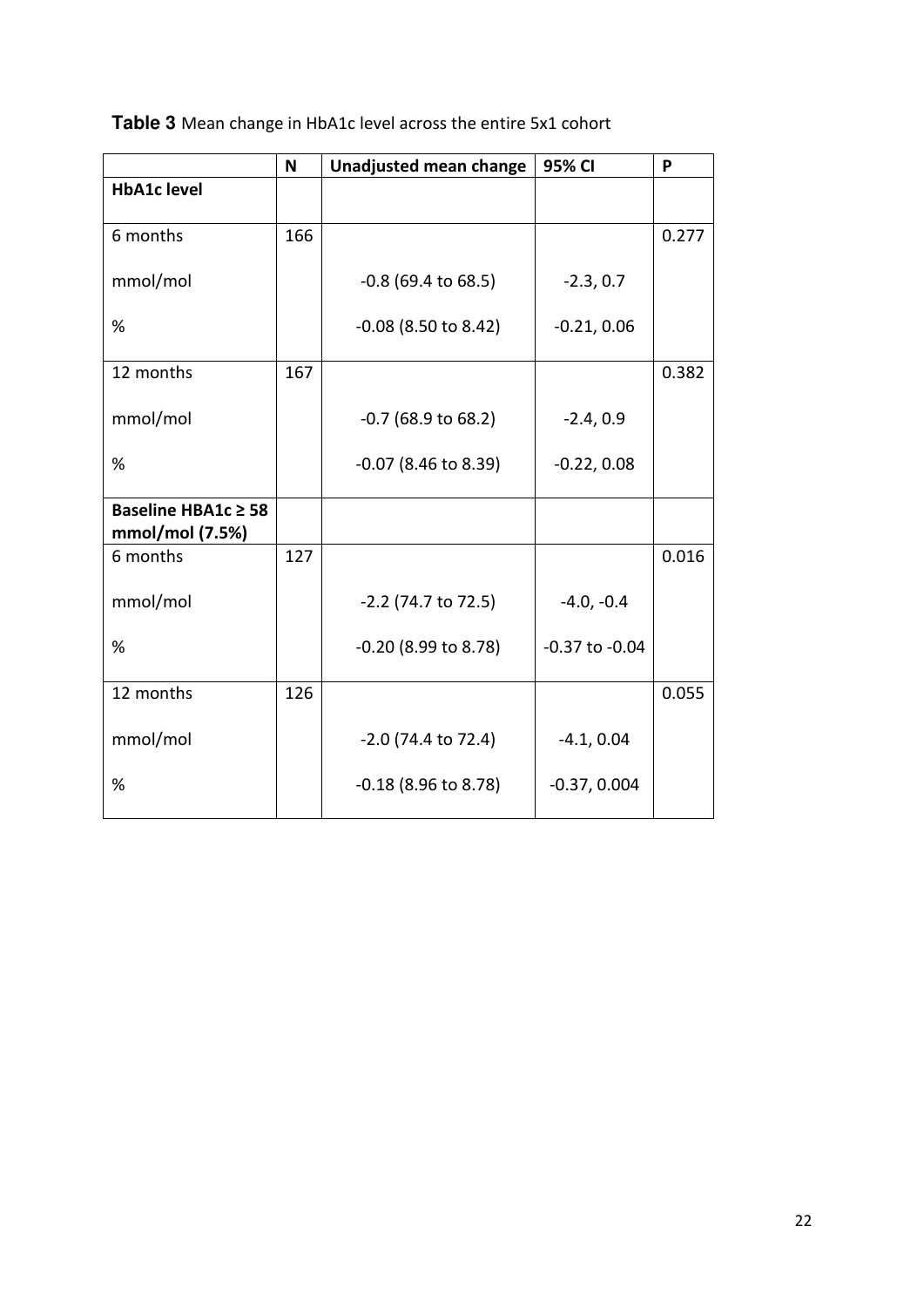**Table 4** Per-protocol and intent-to-treat analysis of change in HbA1c level

|                                        | 1-week course |                         |    | 5-week course           |                             |
|----------------------------------------|---------------|-------------------------|----|-------------------------|-----------------------------|
|                                        | N             | <b>Mean</b>             | N  | <b>Mean</b>             | <b>Model summary</b>        |
|                                        |               | changet<br>(95% CI)     |    | changet<br>(95% CI)     | coefficient*<br>(95% CI)    |
| Per-protocol analysis                  |               |                         |    |                         |                             |
|                                        |               |                         |    |                         |                             |
| <b>Whole Population</b>                |               |                         |    |                         |                             |
| 6 months                               | 70            |                         | 84 |                         |                             |
| mmol/mol                               |               | $-1.0$ ( $-3.3$ , 1.3)  |    | $-0.9$ ( $-3.0$ , 1.3)  | $0.4$ ( $-2.4$ , $3.1$ )    |
| %                                      |               | $-0.09$ $(-0.30, 0.12)$ |    | $-0.08$ $(-0.27, 0.11)$ | $0.03$ (-0.22, 0.28)        |
| 12 months                              | 72            |                         | 84 |                         |                             |
| mmol/mol                               |               | $-1.5$ ( $-4.1, 1.1$ )  |    | $0.0$ (-2.4, 2.4)       | $-0.9$ ( $-3.9$ , 2.2)      |
| %                                      |               | $-0.14$ $(-0.37, 0.10)$ |    | $0.00$ (-0.22, 0.22)    | $-0.08$ $(-0.36, 0.20)$     |
| Baseline HBA1c ≥ 58<br>mmol/mol (7.5%) |               |                         |    |                         |                             |
| 6 months                               | 59            |                         | 58 |                         |                             |
| mmol/mol                               |               | $-1.8$ ( $-4.4$ , 0.9)  |    | $-2.7$ ( $-5.4$ , 0.03) | $0.4$ ( $-2.6$ , $3.4$ )    |
| %                                      |               | $-0.16$ $(-0.41, 0.08)$ |    | $-0.25$ $(-0.50, 0.00)$ | $0.04$ ( $-0.24$ , $0.31$ ) |
| 12 months                              | 61            |                         | 56 |                         |                             |
| mmol/mol                               |               | $-2.3$ ( $-5.2$ , 0.7)  |    | $-1.6$ ( $-4.9$ , 1.7)  | $-1.2$ ( $-5.0$ , 2.7)      |
| $\%$                                   |               | $-0.21$ $(-0.48, 0.06)$ |    | $-0.14$ $(-0.44, 0.16)$ | $-0.11$ $(-0.46, 0.25)$     |
| Intent-to-treat<br>analysis            |               |                         |    |                         |                             |
| <b>Whole Population</b>                |               |                         |    |                         |                             |
| 6 months                               | 75            |                         | 91 |                         |                             |
| mmol/mol                               |               | $-1.0$ ( $-3.2$ , 1.2)  |    | $-0.7$ ( $-2.8$ , 1.4)  | $0.4$ (-2.2, 3.0)           |
| $\%$                                   |               | $-0.09$ $(-0.20, 0.11)$ |    | $-0.07$ $(-0.26, 0.13)$ | $0.03$ (-0.21, 0.27)        |
|                                        |               |                         |    |                         |                             |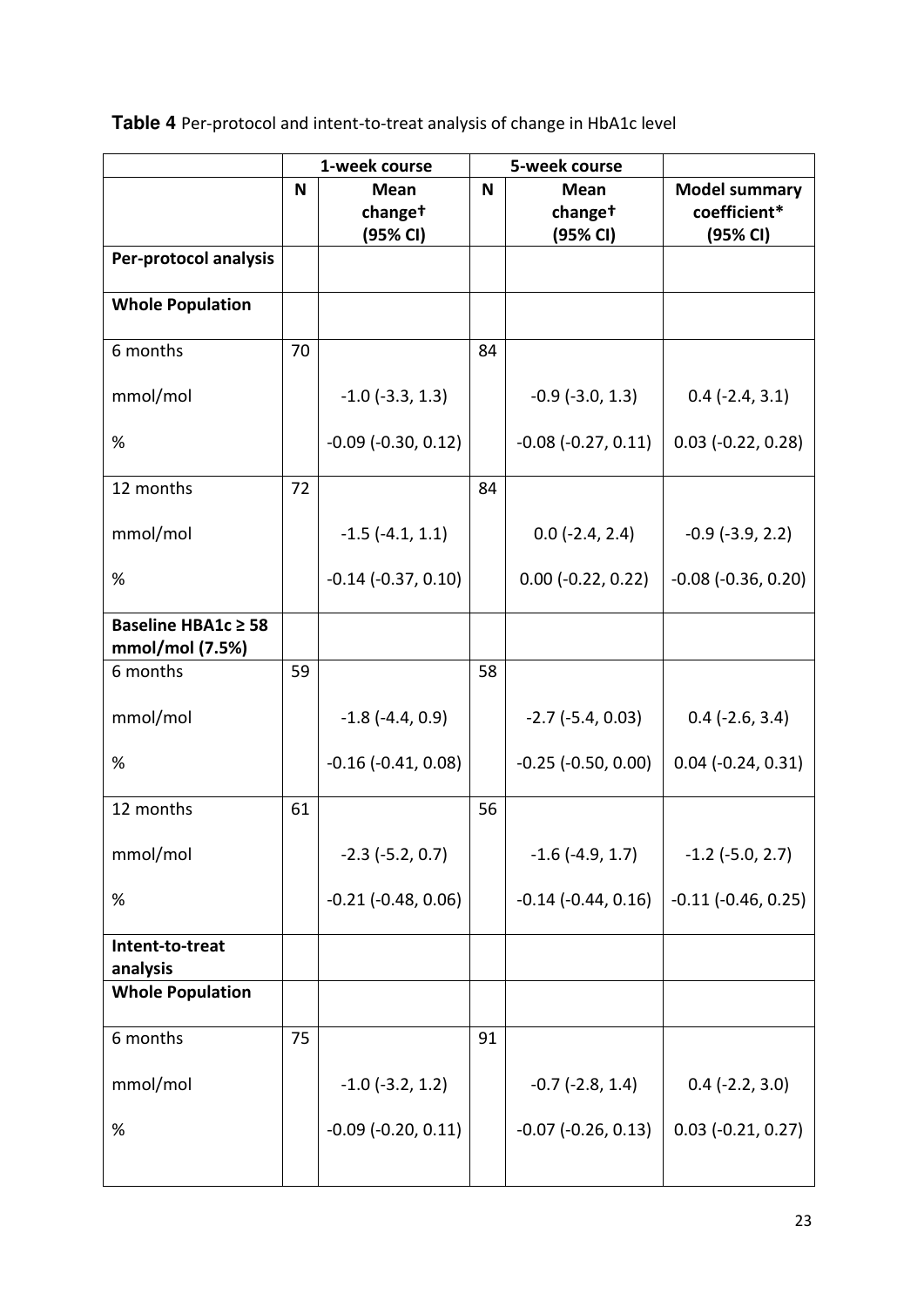| 12 months           | 77 |                              | 90 |                               |                             |
|---------------------|----|------------------------------|----|-------------------------------|-----------------------------|
| mmol/mol            |    | $-1.8$ ( $-4.2$ , 0.7)       |    | $0.2$ (-2.1, 2.4)             | $-1.4$ $(-4.2, 1.4)$        |
| %                   |    | $-0.16$ ( $-0.38$ , $0.06$ ) |    | $0.01 (-0.19, 0.22)$          | $-0.13$ $(-0.39, 0.13)$     |
| Baseline HBA1c ≥ 58 |    |                              |    |                               |                             |
| mmol/mol (7.5%)     |    |                              |    |                               |                             |
| 6 months            | 64 |                              | 63 |                               |                             |
| mmol/mol            |    | $-1.7$ ( $-4.2$ , 0.8)       |    | $-2.7$ ( $-5.4$ , $-0.1$ )    | $0.7$ (-2.1, 3.5)           |
| %                   |    | $-0.15$ $(-0.38, 0.07)$      |    | $-0.25$ ( $-0.50$ , $-0.01$ ) | $0.06$ ( $-0.19$ , $0.32$ ) |
|                     |    |                              |    |                               |                             |
| 12 months           | 66 |                              | 60 |                               |                             |
| mmol/mol            |    | $-2.5$ ( $-5.3$ , 0.2)       |    | $-1.4$ ( $-4.6$ , 1.7)        | $-1.6$ ( $-5.2$ , 2.1)      |
| %                   |    | $-0.23$ ( $-0.48$ , $0.02$ ) |    | $-0.13$ $(-0.42, 0.16)$       | $-0.14(0.47, 0.19)$         |
|                     |    |                              |    |                               |                             |

### + Unadjusted mean change

\* Difference between treatment groups, adjusted for baseline value and cluster effect. A positive value indicates that the 5-week course has a better change. Non-inferiority is established if the 95% two-sided CI for the difference between the 5-week course and 1 week course is entirely above the non-inferiority margin (i.e. entirely above -0.5).